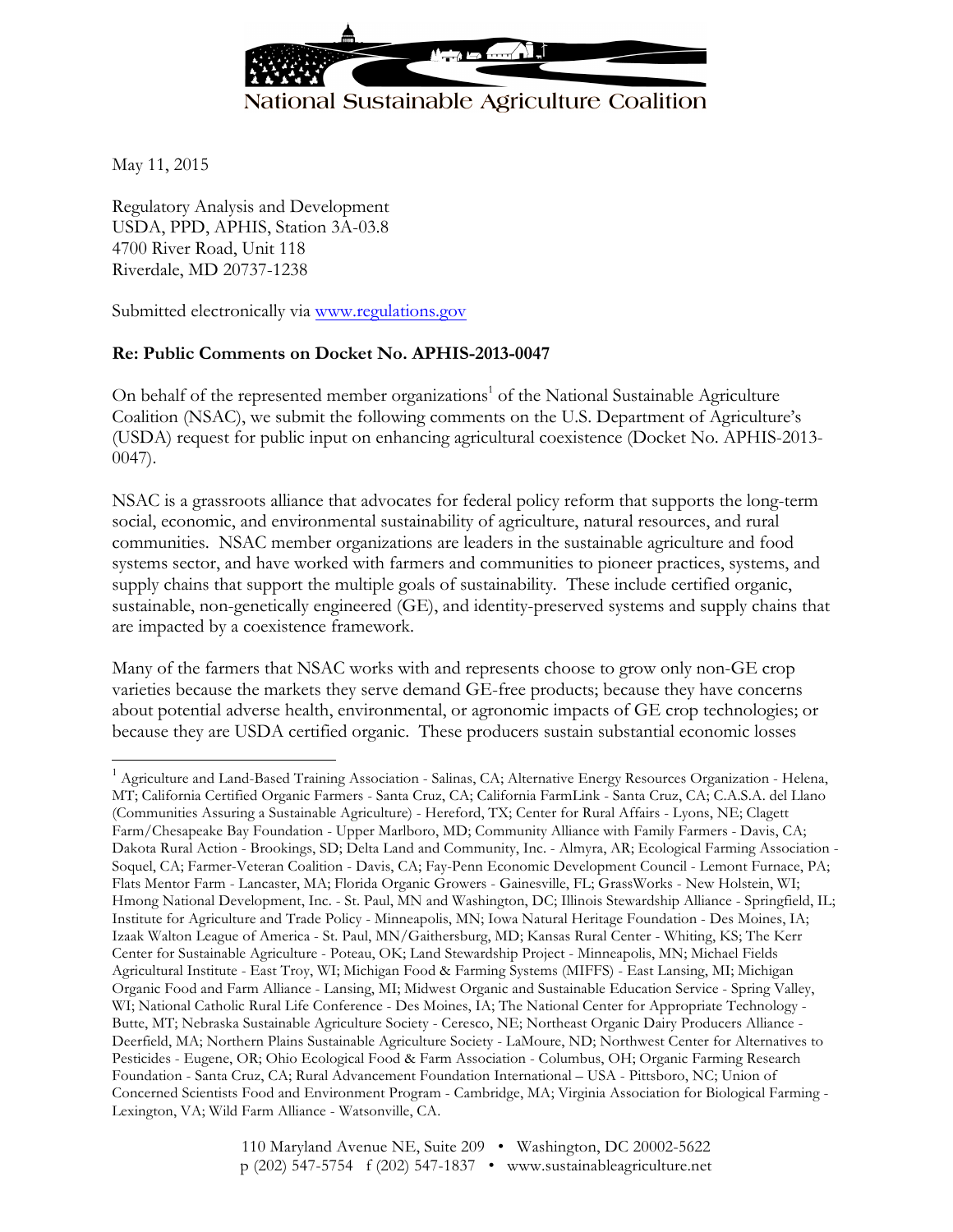when their products contain unintended GE material at levels exceeding market or organic certifier specifications. In addition, exposure of organic or non-GE fields to GE pollen, pesticides, and herbicides from neighboring farms utilizing GE crop technology packages can lead to adverse ecological and agronomic consequences for the non-GE producer, as well as tensions among farmers. Thus, the challenges of coexistence among contrasting farming systems directly impact the economic, environmental, and social sustainability of our nation's agriculture and rural communities, and are therefore of great concern for NSAC.

To our disappointment, NSAC was not invited to attend the USDA Stakeholder Workshop held in Raleigh, NC on March 12 and 13<sup>th</sup>. Therefore our comments here are formed based on feedback we received from some of our members who were in attendance, and from our review of the documents that followed the workshop. Particularly, the documents detailing USDA's actions already underway and new or proposed actions related to the topic, which we address below.

Our comments focus on the specific questions raised in the Federal Register notice regarding the stakeholder meeting and next steps in bringing stakeholders together to identify solutions, as well as USDA's proposed and current activities to address this issue.

Sincerely,

Juli Okudnight

Juli Obudzinski, Senior Policy Specialist Sophia Kruszewski, Policy Specialist

Sphie Krungwshi

National Sustainable Agriculture Coalition National Sustainable Agriculture Coalition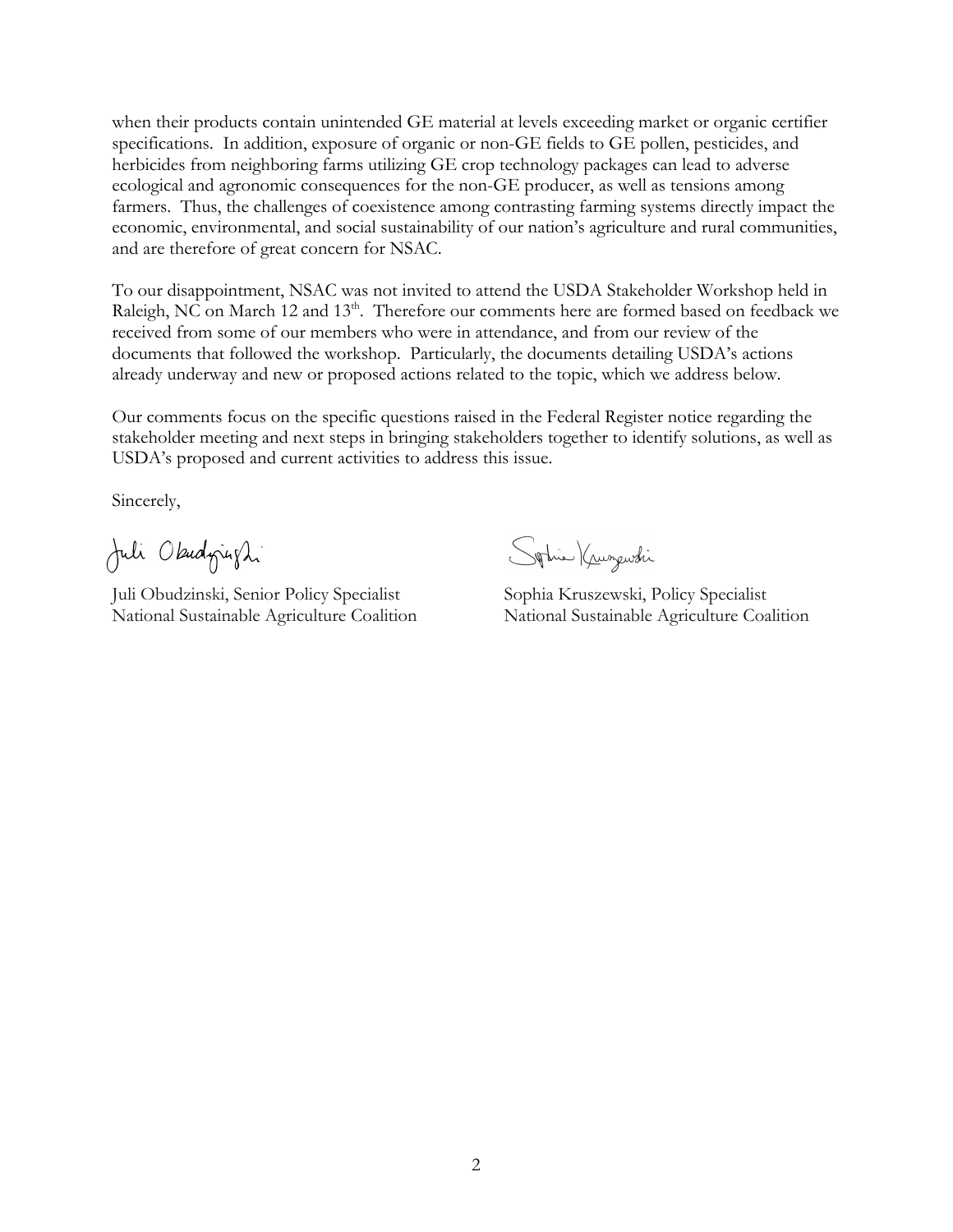### **I. General Coexistence Comments**

In March 2014, NSAC submitted comments to the coexistence docket APHIS-2013-0047, attached as an Appendix below. Our comments today continue to draw from that same foundational premise: that any attempts to discuss or advance notions of "coexistence" across all sectors of agriculture first requires a robust framework to ensure that the diverse sectors of American agriculture can thrive. This framework must include:

- Sound, science-based information that empowers farmers to make good decisions regarding their production systems and to implement stewardship practices that enhance coexistence;
- Effective measures to prevent contamination of organic and other non-GE farm products and crop seed with unintended GE content;
- A fair and workable system of compensation in the event that GE contamination leads to economic losses for organic and non-GE producers; and
- Mechanisms for preventing and responding to problems associated with drift of agricultural chemicals associated with GE crops onto neighboring farms, including concerns related to damage to crops and natural resources such as pollinator and beneficial insect habitat.

A viable coexistence framework must also include the following critical aspects:

- The need to use existing authority to update and revise the existing regulatory framework on GE crop technologies;
- The need to establish a strong contamination prevention framework;
- The need for a fair compensation mechanism when contamination occurs; and
- The need for addressing pressing research needs related to coexistence and the use of GE products.

We note that some of these aspects were present in the coexistence stakeholder meeting, but not all. For example, from what we have seen and heard, discussions did not adequately address compensation for loss; mechanisms to prevent and respond to problems with chemical drift (in addition to genetic drift); and the need to update agency authority and revise the existing regulatory framework on GE crop technologies.

We appreciate the Administration moving forward with convening a stakeholder meeting on the topic of coexistence. However, we are troubled by the shortage of stakeholder representation from the sustainable agriculture community, including organic and non-GE representation.

USDA needs broad feedback on its activities related to coexistence, and hence this comment period is particularly important. We hope that it leads to constructive discussion at USDA and in future stakeholder and advisory committee meetings.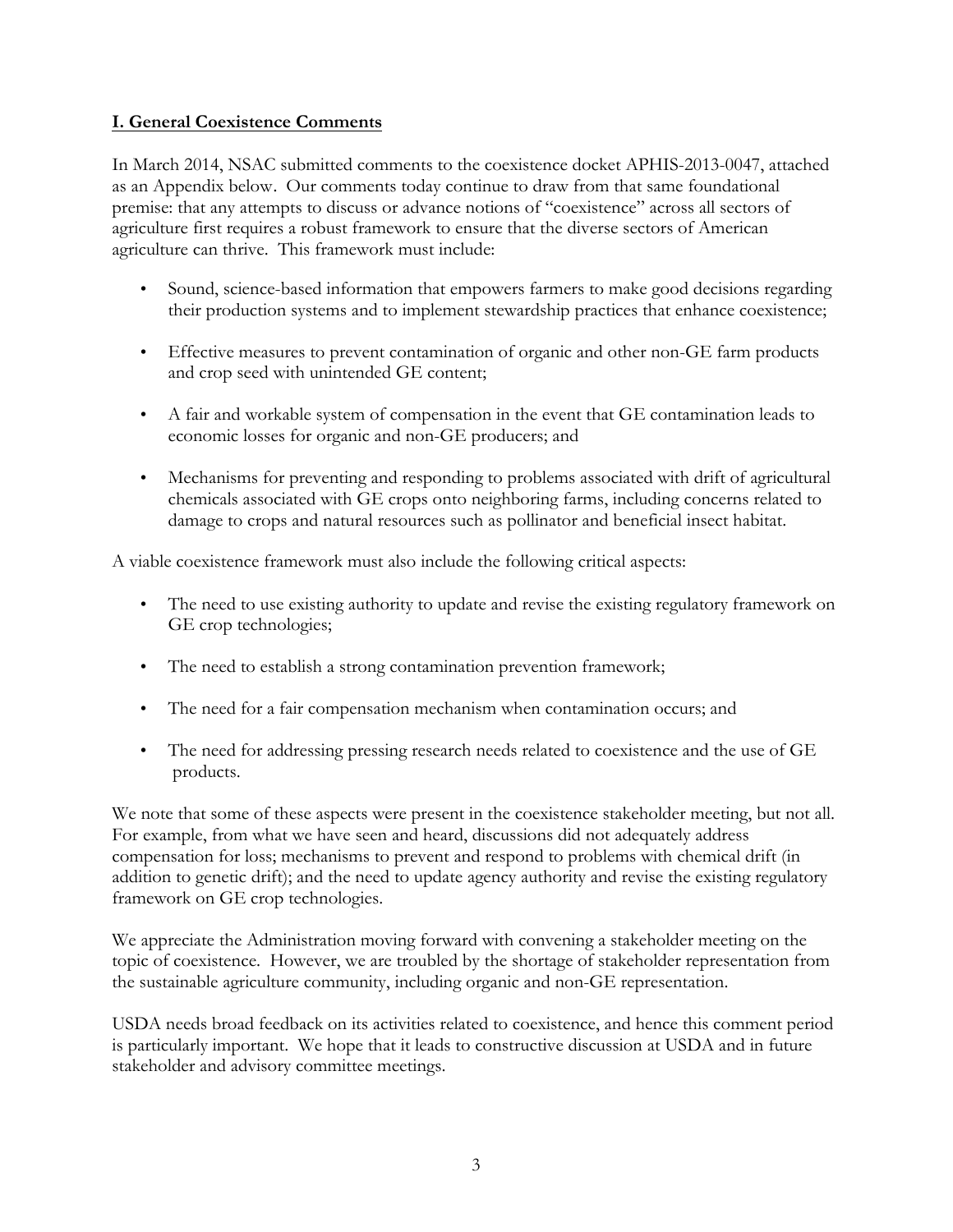NSAC is generally supportive of many of the current and proposed new actions by the Department to take some critical, but practical next steps, such as a dedicated focus on our national germplasm collection, research on economic harm from GE contamination on non-GE markets, and the development of a baseline for the availability of suitable improved cultivars for organic and non GE markets.

However, we still believe that these recommendations and proposed activities fall short on proposing a long-term solution to this serious issue facing our nation's agricultural sector. We therefore submit the following recommendations on the current activities already underway or completed by the Department.

# **II. Comments on USDA's Activities Already Underway or Completed**

# **1. Establish a Fair Compensation Proposal and Level Playing Field**

While we are supportive of strengthening crop insurance options for organic and diversified farming systems -- including the development of additional organic price elections and the refinement and promotion of the whole-farm revenue protection (WFRP) policy -- we continue to oppose the use of crop insurance as the mechanism to compensate producers who suffer economic losses due to GMO contamination. Crop insurance is not a workable model for compensation, as outlined in our previous comments (see Appendix A). We would instead urge USDA to establish a fair compensation proposal, in which the patent holder is responsible for segregation and traceability from seed to plate and is held responsible for the economic and market harm their products cause.

Additionally, USDA should level the playing field so that the burden of preventing contamination is not solely placed on organic and other non-GMO operations. Responsibility must be tied to ownership. Those who patent, promote, and profit from GE products should be responsible for preventing contamination and covering damage in cases where prevention fails.

# **2. Increase Seed Availability for Organic and Diversified Producers**

We support the development of the Organic Seed Finder to better understand the availability and accessibility of organic seeds throughout the county, and identify gaps in seed diversity, quality, or appropriateness for specific production systems. We are also supportive of the reestablishment of the National Genetic Resources Advisory Council (NGRAC) and its charge to develop a plan for how USDA should work with industry and other stakeholders to evaluate the pool of commercially available non-GE and organic seed varieties and identify market needs for producers serving GEsensitive markets.

In addition, USDA should commit to increasing departmental resource prioritization to ensure more organic, non-GE, and public cultivar development more generally. NSAC has long advocated for increased federal support for public plant and animal breeding programs in order to reverse the dangerous trends of diminishing numbers of public plant breeders, loss of biodiversity, and the narrowing of crop and livestock genetic resources. Reprioritizing USDA resources to support this type of research is critical to ensure a diverse stock of plant and animal genetics in order to meet future challenges related to food security and resiliency to the impacts of a changing climate.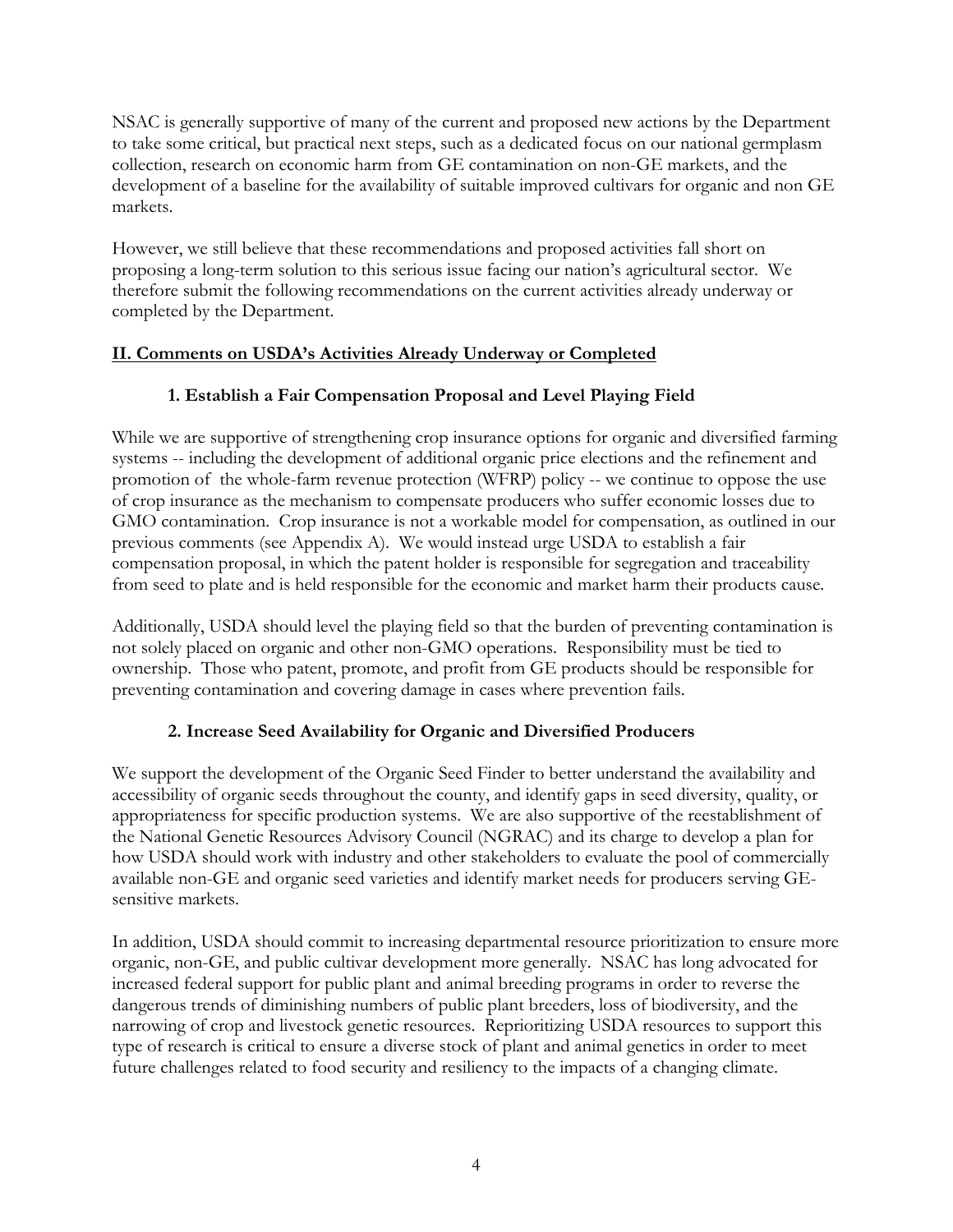We also strongly support independent risk assessment of current and proposed biotech crops for economic and environmental harms through the Biotechnology Risk Assessment Grant (BRAG) program.

### **III. Comments on USDA's Planned or New Activities**

In addition to the activities that USDA is currently pursuing, we also recommend that stronger steps be taken in the future to reach a viable and long-term strategy to ensure that farmers of all kinds are able to pursue a diversity of production methods without fear of economic loss from contamination. We therefore propose the following recommendations on future activities of the Department:

## **1. Improved Data Collection and Analysis on Environmental and Economic Implications**

We are supportive of the proposed new initiatives to better understand the economic implications of coexistence, including the Economic Research Service report examining these issues and the collection of data on economic losses faced by organic farmers related to GE contamination.

However, USDA should more fully analyze the specific environmental implications of GE contamination and the implications of managing GE crops, including the increased risk of pesticide drift or development of pest resistances. For example, Roundup Ready crops entail a greatly increased use of glyphosate, which could potentially increase risk of herbicide drift as well as the documented evolution of weeds resistant to glyphosate. While the spread of glyphosate-resistant weeds onto organic farms may have little impact (since USDA certified organic does not allow this herbicide), other non-GE identity preserved producers who rely on judicious use of glyphosate as part of their management systems may be forced to switch to older, more toxic herbicides.

These economic and environmental impacts are of critical importance to the ideas underpinning "coexistence" – how one system of agriculture can directly and indirectly impact the viability of the other.

# **2. USDA Outreach and Education Strategy**

We have previously commented on the proposed USDA Coexistence Education and Outreach Strategy, and maintain that while this strategy may prove useful, in order to be effective it must be based on sound scientific evidence, and communicate prevention strategies that include actions and accountability on behalf of technology providers and users, and not solely the producer who suffers losses due to contamination. For example, USDA should work with seed companies in order to educate farmers at the point of sale on best production practices to avoid contamination and drift.

In addition, USDA cannot rely solely on communication and outreach to farmers – this isn't enough to prevent contamination. USDA proposes to increase education, collaboration, and outreach on the topic of coexistence. Communication between neighboring farmers is a good thing, but communication alone is not a viable solution to preventing and dealing with contamination. The last thing we need is to pit farmers against each other when communication and prevention fails. To avoid this result, we again emphasize the need for a comprehensive, meaningful coexistence framework that includes, as just one example, the much-needed mechanism to provide fair compensation for contamination-related loss.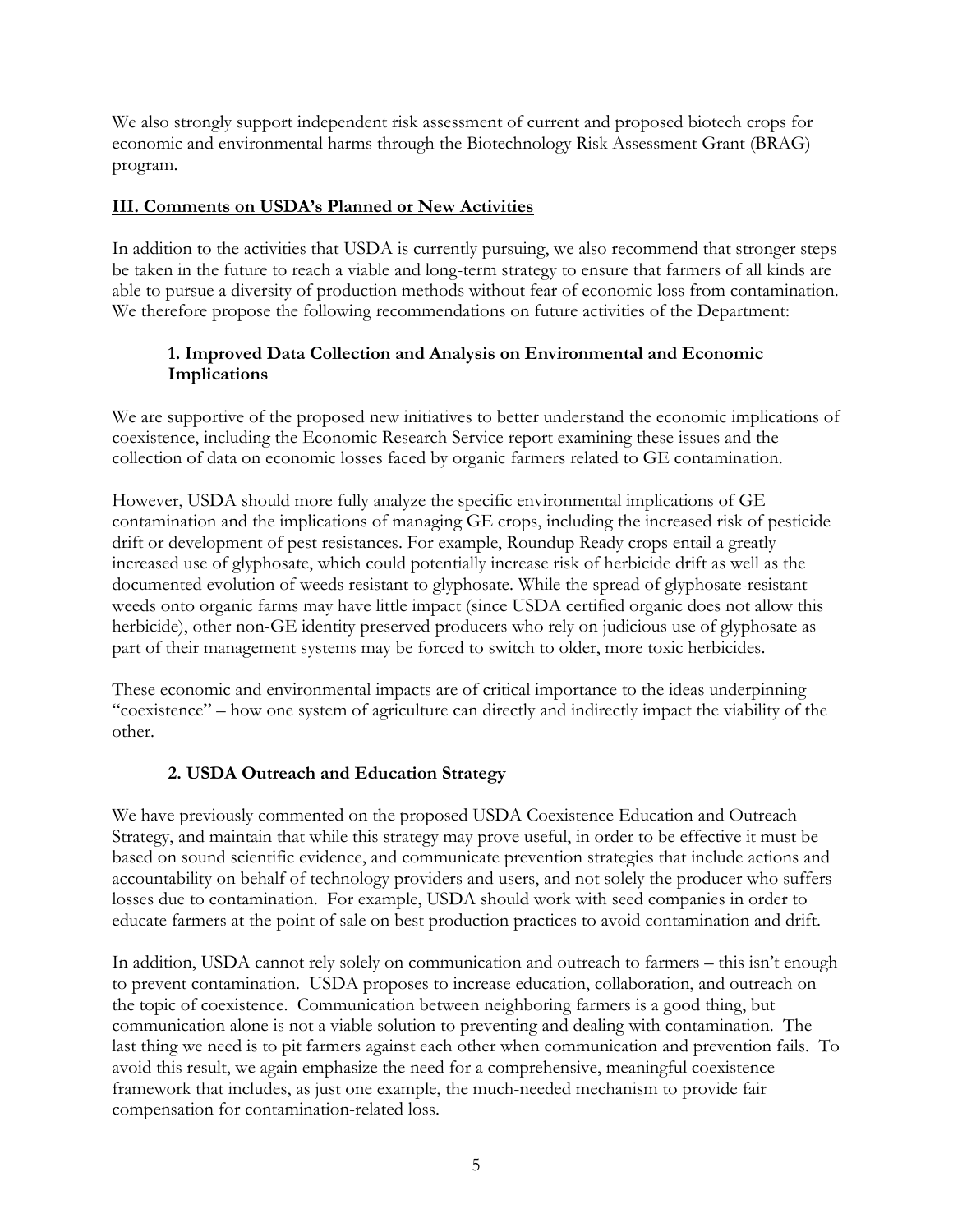## **3. Update GMO Regulations and Establish Mandatory Measures that Prevent GE Contamination**

Finally, as USDA begins the process of updating regulations that govern its oversight of GE crops, we urge the agency to develop stronger GMO regulations that ensure shared responsibility for contamination prevention. Updated regulations should mandate prevention practices on the part of both owners and users of GE crops, establish a fair compensation mechanism for those harmed by contamination events, and address the broader economic and environmental issues related to GMOs.

USDA should establish mandatory measures that prevent GE contamination. Voluntary solutions to contamination are insufficient – it's what we have now and it isn't working. USDA must mandate best practices to prevent GE contamination by farmers who use GE seed and require concrete contamination prevention measures on those farms to supplement measures already used by organic and other non-GMO producers. It costs more money to clean up contamination than it does to prevent it, and USDA should be leading the way in support of this common-sense maxim.

# **V. Conclusion**

In closing, while we support the efforts currently underway or proposed by the Administration as it relates to coexistence, we believe that, in sum, these activities do not provide the necessary comprehensive framework to protect all farmers from economic losses due to unintended presence of GE material in farm products. The proposed measures fail to include robust regulatory improvements for preventing contamination to begin with and placing responsibility where it belongs: with the patent holders.

NSAC and the farm, food, and rural organizations we represent wish to remain engaged in the conversation as the Department works to find a way forward on this pressing issue. We thank you for giving serious consideration to our recommendations, and we look forward to working with you to establish a workable and robust coexistence framework that allows for the diverse sectors of American agriculture to thrive.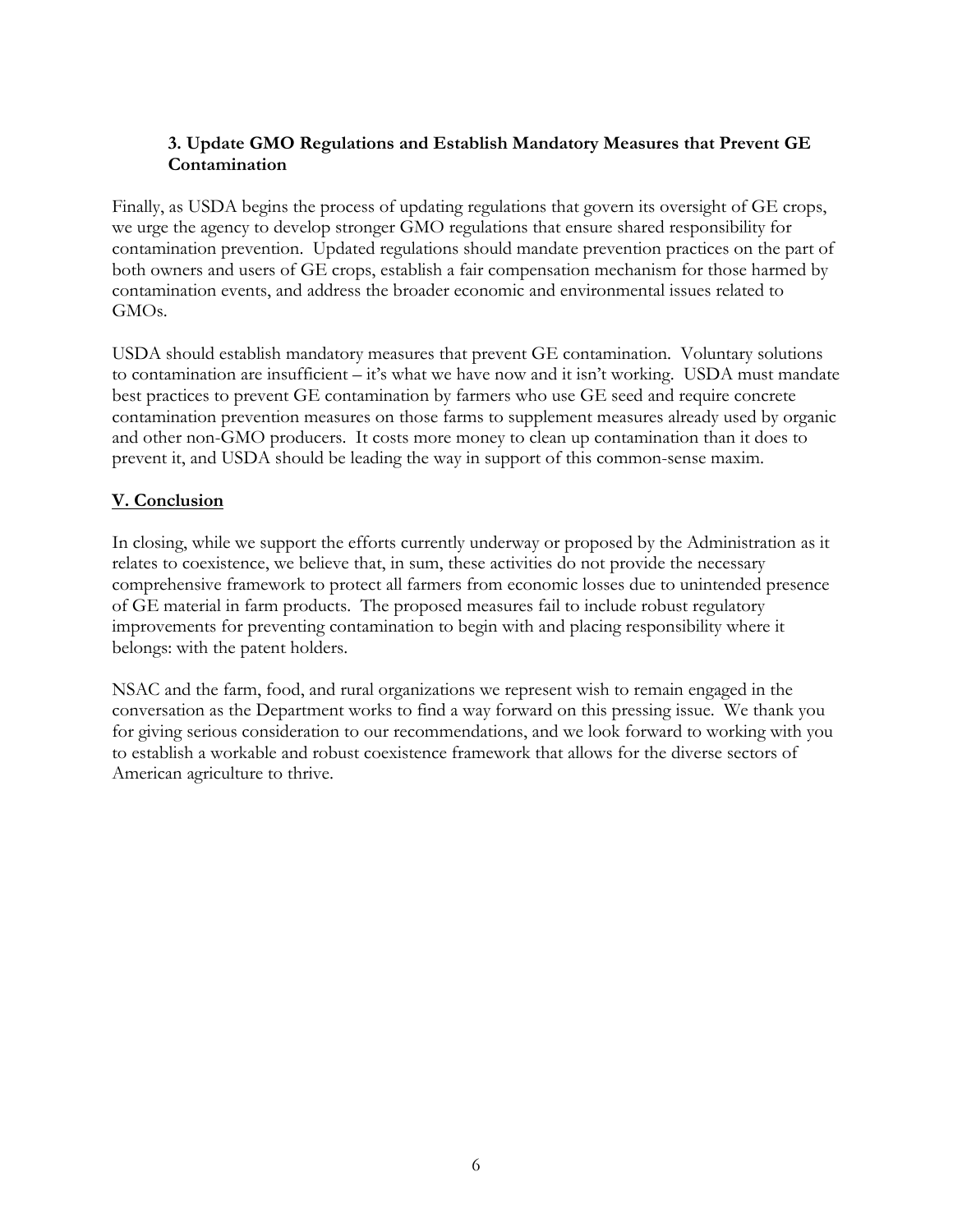#### **Appendix A – NSAC comments submitted March 2014**

March 4, 2014

The Honorable Thomas Vilsack Secretary of Agriculture U.S. Department of Agriculture 1400 Independence Avenue SW Washington, DC 20250

Submitted electronically via www.regulations.gov

Docket No. APHIS-2013-0047

#### **Re: Comments on the Request for Public Input on Enhancing Agricultural Coexistence**

Dear Secretary Vilsack:

On behalf of the represented member organizations<sup>2</sup> of the National Sustainable Agriculture Coalition (NSAC), I submit the following comments on the U.S. Department of Agriculture's (USDA) request for public input on enhancing agricultural coexistence (Docket No. APHIS-2013- 0047).

NSAC is a grassroots alliance that advocates for federal policy reform supporting the long-term social, economic, and environmental sustainability of agriculture, natural resources, and rural communities. NSAC member organizations are leaders in the sustainable agriculture and food systems sector, and have worked with farmers and communities to pioneer practices, systems, and supply chains that support the multiple goals of sustainability. These include certified organic,

 <sup>2</sup> Agriculture and Land-Based Training Association - Salinas, CA; Alternative Energy Resources Organization - Helena, MT; California Certified Organic Farmers - Santa Cruz, CA; California FarmLink - Santa Cruz, CA; C.A.S.A. del Llano (Communities Assuring a Sustainable Agriculture) - Hereford, TX; Center for Rural Affairs - Lyons, NE; Clagett Farm/Chesapeake Bay Foundation - Upper Marlboro, MD; Community Alliance with Family Farmers - Davis, CA; Dakota Rural Action - Brookings, SD; Delta Land and Community, Inc. - Almyra, AR; Ecological Farming Association - Soquel, CA; Farmer-Veteran Coalition - Davis, CA; Fay-Penn Economic Development Council - Lemont Furnace, PA; Flats Mentor Farm - Lancaster, MA; Florida Organic Growers - Gainesville, FL; GrassWorks - New Holstein, WI; Hmong National Development, Inc. - St. Paul, MN and Washington, DC; Illinois Stewardship Alliance - Springfield, IL; Institute for Agriculture and Trade Policy - Minneapolis, MN; Iowa Natural Heritage Foundation - Des Moines, IA; Izaak Walton League of America - St. Paul, MN/Gaithersburg, MD; Kansas Rural Center - Whiting, KS; The Kerr Center for Sustainable Agriculture - Poteau, OK; Land Stewardship Project - Minneapolis, MN; Michael Fields Agricultural Institute - East Troy, WI; Michigan Food & Farming Systems (MIFFS) - East Lansing, MI; Michigan Organic Food and Farm Alliance - Lansing, MI; Midwest Organic and Sustainable Education Service - Spring Valley, WI; National Catholic Rural Life Conference - Des Moines, IA; The National Center for Appropriate Technology - Butte, MT; Nebraska Sustainable Agriculture Society - Ceresco, NE; Northeast Organic Dairy Producers Alliance - Deerfield, MA; Northern Plains Sustainable Agriculture Society - LaMoure, ND; Northwest Center for Alternatives to Pesticides - Eugene, OR; Ohio Ecological Food & Farm Association - Columbus, OH; Organic Farming Research Foundation - Santa Cruz, CA; Rural Advancement Foundation International – USA - Pittsboro, NC; Union of Concerned Scientists Food and Environment Program - Cambridge, MA; Virginia Association for Biological Farming - Lexington, VA; Wild Farm Alliance - Watsonville, CA.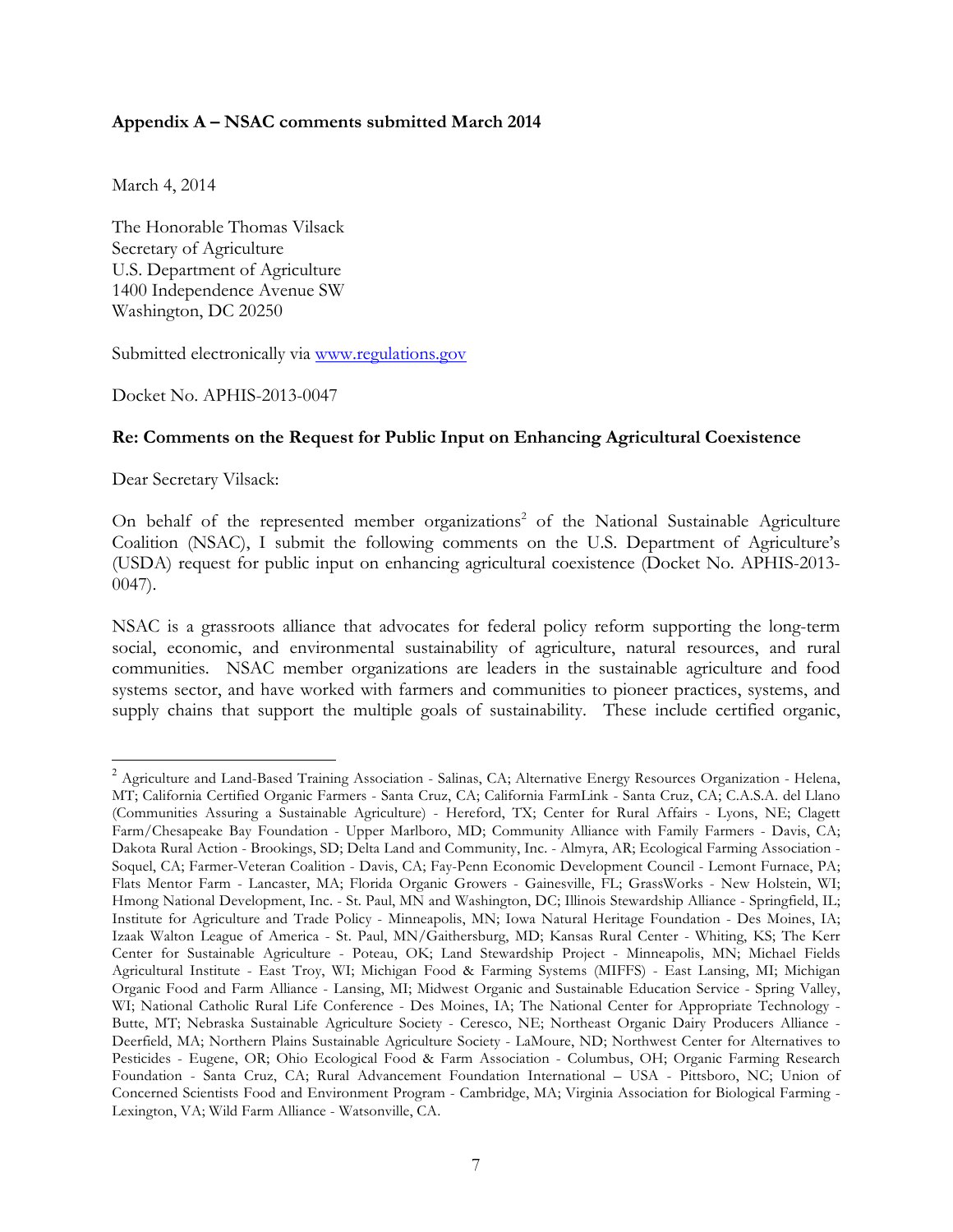sustainable, non-genetically engineered (GE), and identity-preserved systems and supply chains that are impacted by a coexistence framework.

Many of the farmers that NSAC works with and represents choose to grow only non-GE crop varieties because the markets they serve demand GE-free products; because they have concerns about potential adverse health, environmental, or agronomic impacts of GE crop technologies; or because they are USDA certified organic. These producers sustain substantial economic losses when their products contain unintended GE material at levels exceeding market or organic certifier specifications. In addition, exposure of organic or non-GE fields to GE pollen, pesticides, and herbicides from neighboring farms utilizing GE crop technology packages can lead to adverse ecological and agronomic consequences for the non-GE producer, as well as tensions among farmers. Thus, the challenges of coexistence among contrasting farming systems directly impact the economic, environmental, and social sustainability of our nation's agriculture and rural communities, and are therefore of great concern for NSAC.

We appreciate USDA's attention to agricultural coexistence issues and believe that there is a significant need for a robust framework that ensures that the diverse sectors of American agriculture can thrive. This framework must include:

- Sound, science-based information that empowers farmers to make good decisions regarding their production systems and to implement stewardship practices that enhance coexistence;
- Effective measures to prevent contamination of organic and other non-GE farm products and crop seed with unintended GE content;
- A fair and workable system of compensation in the event that GE contamination leads to economic losses for organic and non-GE producers; and
- Mechanisms for preventing and responding to problems associated with drift of agricultural chemicals associated with GE crops onto neighboring farms, including concerns for not damaging crops and natural resources such as pollinator habitat.

Our comments focus first on the critical aspects of a viable coexistence framework, including:

- The need to use existing authority to update and revise the existing regulatory framework on GE crop technologies;
- The need to establish a strong contamination prevention framework;
- The need for a fair compensation mechanism when contamination occurs; and
- The need for addressing pressing research needs related to coexistence and the use of GE products.

We then respond to the questions in the Federal Register notice concerning voluntary communication and collaboration strategies.

The following people from NSAC member organizations contributed to the drafting of these comments: Mark Schonbeck with Virginia Association for Biological Farming, Doug Gurian-Sherman with the Union of Concerned Scientists, Harriet Behar with the Midwest Organic and Sustainable Education Service, Alicia Harvie with FarmAid, and Brian Snyder with the Pennsylvania Association for Sustainable Agriculture.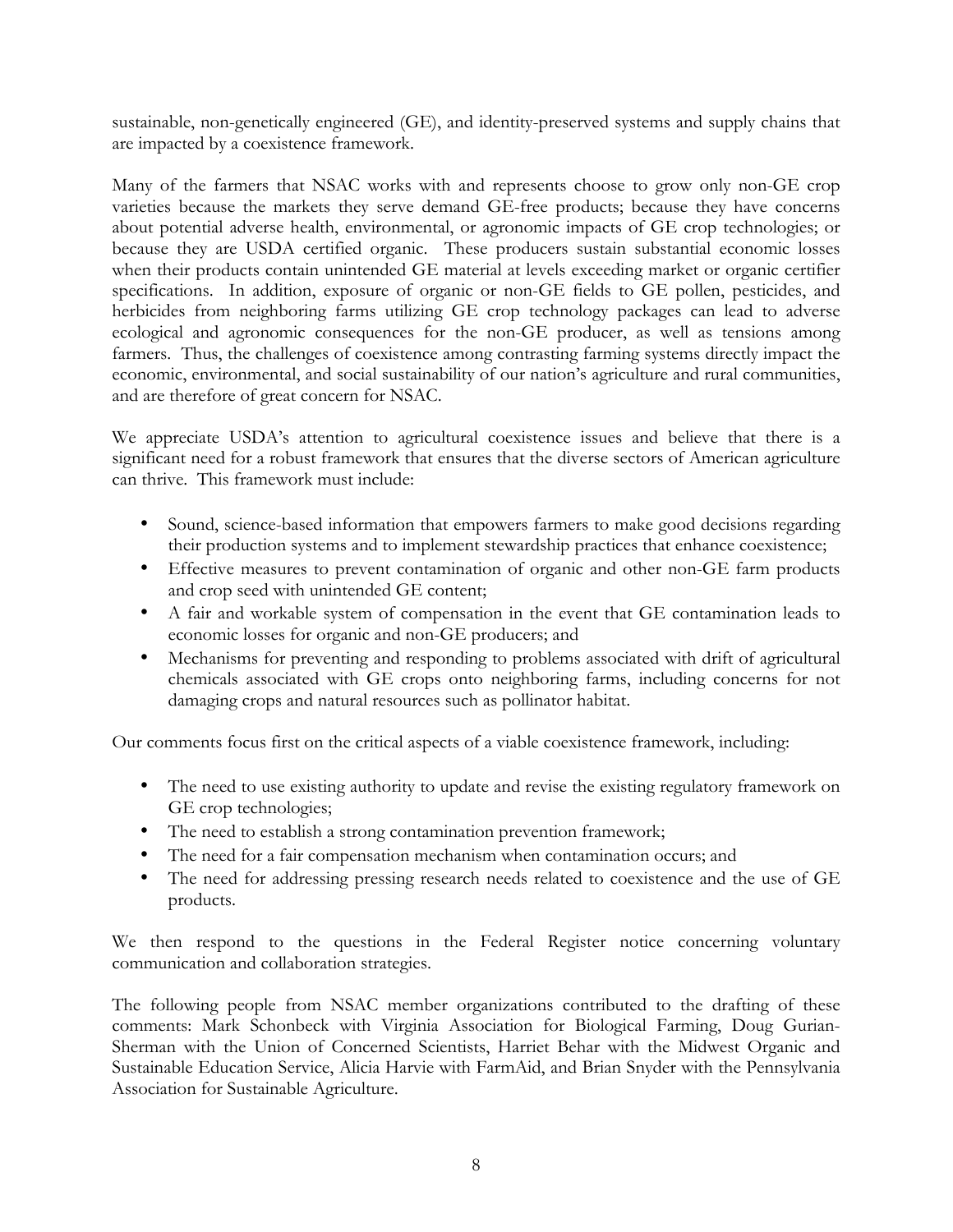We look forward to working with you to establish a workable and robust coexistence framework that allows for the diverse sectors of American agriculture to thrive.

Sincerely,

Ariane potti

Ariane Lotti Assistant Policy Director, National Sustainable Agriculture Coalition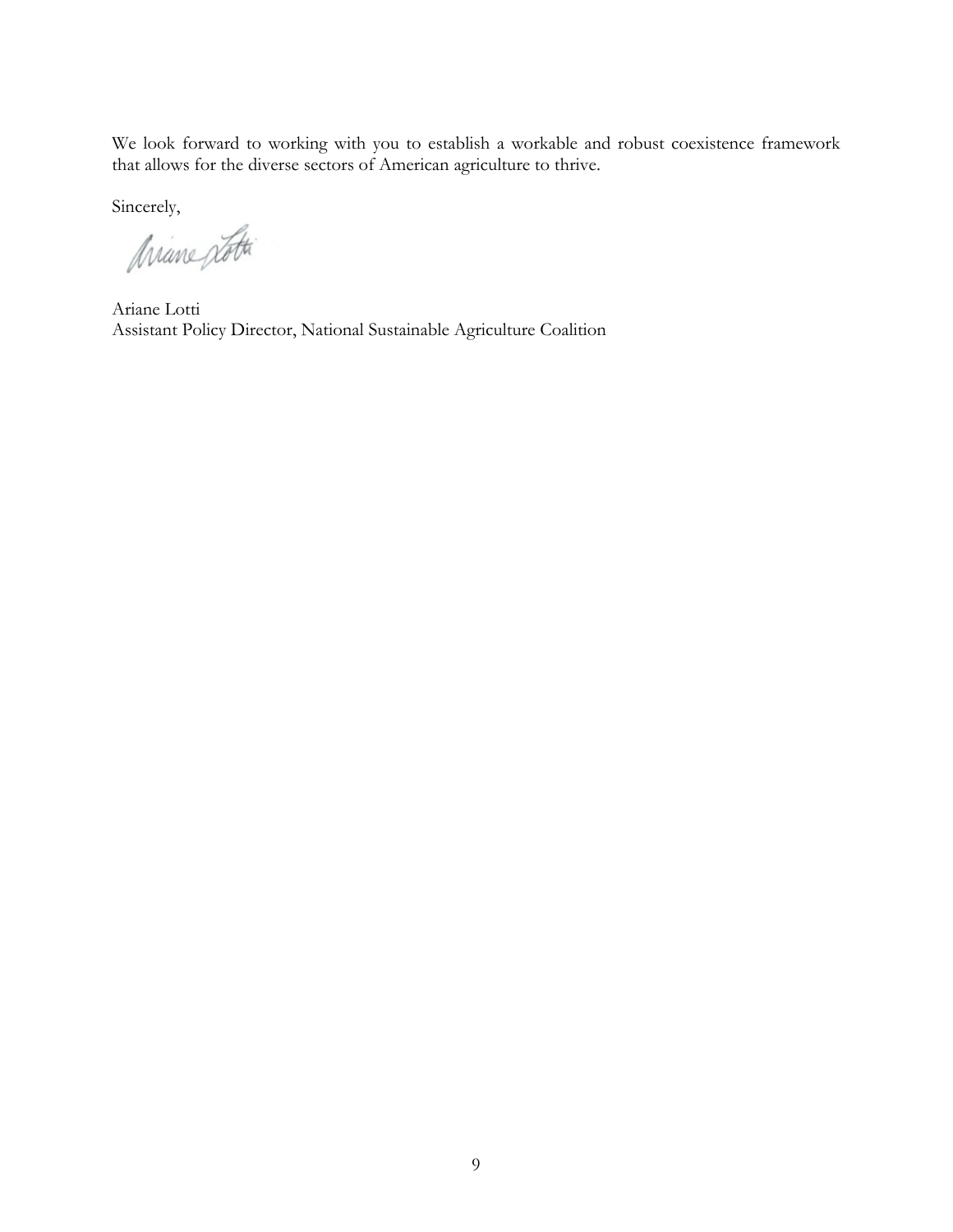#### **COMMENTS ON AGRICULTURAL COEXISTENCE**

#### **I. Critical Aspects of a Viable Agricultural Coexistence Framework**

NSAC appreciates USDA's efforts to facilitate a much-needed discussion about agricultural coexistence. The advent of genetically engineered (GE) crop varieties and the associated technology packages has brought critical new challenges regarding the compatibility of different agricultural production systems within rural America.

USDA took a step forward by reconvening the Advisory Committee on Biotechnology and  $21<sup>st</sup>$ Century Agriculture (AC21). This committee identified a number of core issues, many of which remain unresolved. For example, AC21 members acknowledged that contamination of non-GE crops with unintended GE content can and does take place, but members were "not in agreement about the extent to which a systemic problem exists and whether there is enough data to warrant a compensation mechanism to address it."<sup>3</sup> The report further acknowledged that there are insufficient data to accurately assess the extent of the contamination issue.

The AC21 also identified compensation for non-GE producers suffering economic losses owing to unintended GE presence in their product as a major issue, but reached no consensus on a fair compensation mechanism. Viewpoints within AC21 varied so widely that there was little support for the recommendation of the report "that compensation mechanisms … be modeled on existing crop insurance."4 Finally, AC21 aptly outlined needs for more research into issues of crop seed purity, preservation of genetic diversity and regionally adapted cultivars.

Given the scope of issues discussed by AC21 and the challenges around coexistence, we are disappointed by the limited scope of the questions USDA asks in the Federal Register notice requesting public input on enhancing agricultural coexistence (Docket No. APHIS-2013-0047). Before determining "how we can best foster communication and collaboration among those involved in diverse agricultural systems on the topic of coexistence as well as how USDA can best communicate and collaborate with those entities,"<sup>5</sup> a number of issues, including those outlined above, need to be addressed. Without addressing these issues, the voluntary communication and collaboration efforts being explored by USDA will do little to establish and facilitate a system of true coexistence in which certain agricultural practices do not damage or preclude the use of other agricultural practices.

NSAC believes that agricultural coexistence can be successful only when *all* producers feel secure that their choices of production system and markets will not be compromised or foreclosed due to impacts of contrasting production systems employed by other producers.

We make recommendations below on issues that must be addressed before USDA moves forward with voluntary communication and collaboration strategies for addressing issues of agricultural coexistence. These include:

 $\overline{a}$ <sup>3</sup> *Enhancing Coexistence: A Report of the AC21 to the Secretary of Agriculture*. November 2012. Page 9. 4 Ibid, page 15.

<sup>5</sup> 78 Fed. Reg. 65961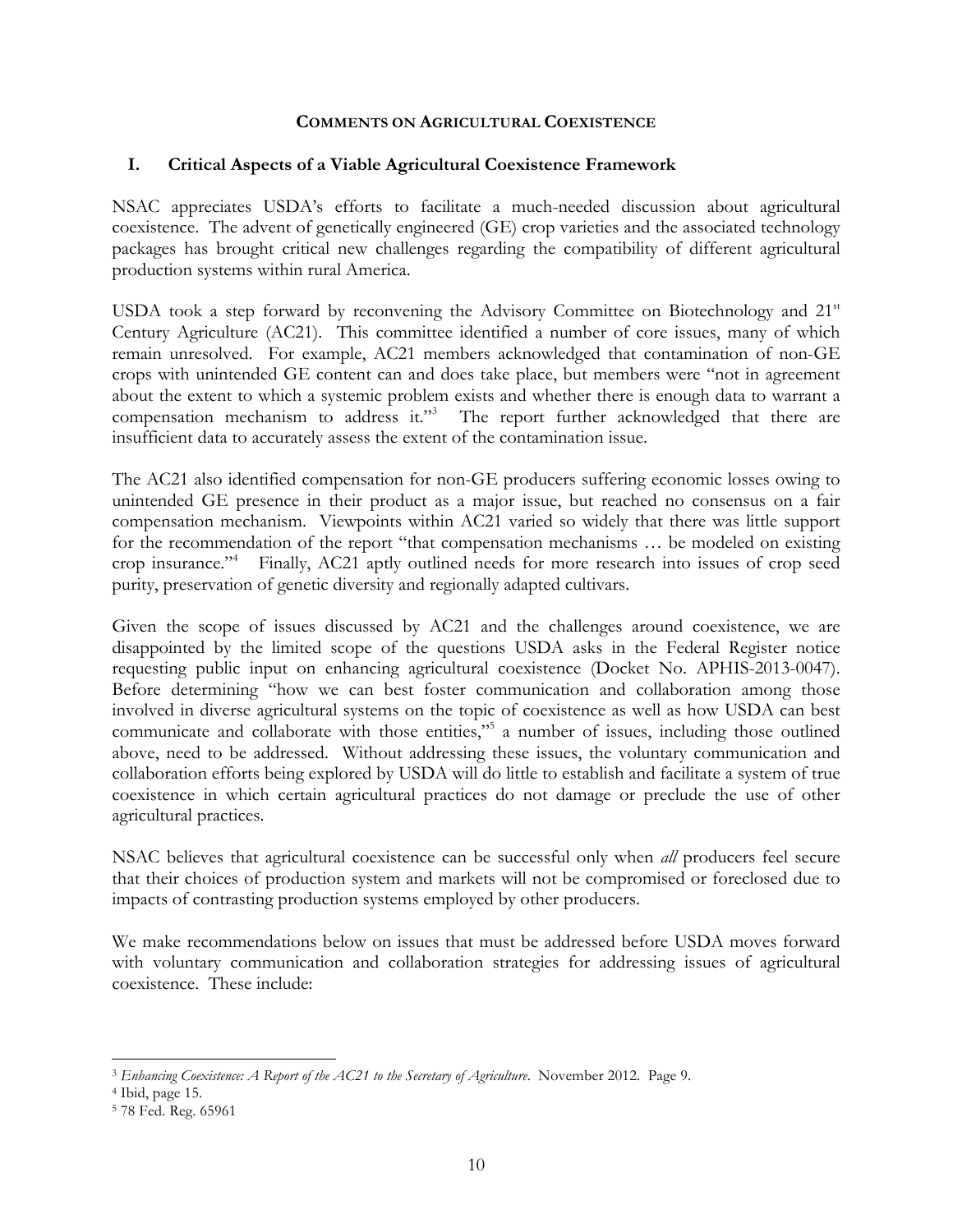- The need to use existing authority to update and revise the existing regulatory framework on GE crop technologies;
- The need to establish a strong contamination prevention framework;
- The need for a fair compensation mechanism when contamination occurs; and
- The need for addressing pressing research needs related to coexistence and the use of GE products.

### **A. USDA must use broad authority granted through the Plant Protection Act of 2000 to revisit and substantially strengthen the regulatory framework for genetically modified organisms.**

The Secretary of Agriculture possesses expansive authority under the Plant Protection Act (PPA) of 2000 to broadly assess and regulate economic, environmental, public health, agricultural, and other impacts of genetically modified organisms (GMOs). PPA provides broad authority, under its noxious weed provisions, for USDA to regulate possible direct or indirect environmental and economic harm caused by GE products. In particular, the noxious weed provisions of PPA are intended to supplant provisions in the Noxious Weed Act (NWA). The broader language defining noxious weeds in the PPA compared to NWA reflects the intent of Congress that USDA should address the broader issues encompassed by the updated language.

Congress expressly gave USDA this expanded authority, yet USDA has failed to implement this broader authority. USDA has twice released draft regulations but those proposed regulations also narrowly defined plant pests, including noxious weeds, and failed to meet Congressional intent. USDA has not finalized the regulations and continues to rely on outdated regulations in C.F.R. Part 340.

Given the challenges identified in establishing a viable coexistence framework for agriculture and the need to update the regulatory framework governing the release of GE crops and products, USDA should abandon earlier versions of draft regulations for PPA that defined the noxious weed provisions of PPA narrowly and instead issue a new version of these regulations that reflect the full effects of GE crops, including their potential for damage.

In its Federal Register notice on coexistence, USDA focuses on voluntary adoption of "stewardship practices" by farmers to prevent or limit unwanted gene flow, and good communication between GE and non-GE producers as a means to coexistence. Farmers are of course already relying on voluntary measures, yet contamination persists. As long as provisions to prevent contamination are borne only by non-GE farmers, potentially effective measures that can be undertaken by those selling GE seed will not be implemented. A strategy based solely on voluntary measures will be insufficient for addressing coexistence issues. A regulatory response is also essential.

Until USDA promulgates new regulations, efforts to achieve viable and workable coexistence strategies will fall short of achieving the needed changes and structures to prevent GE contamination, address the economic harmed caused by GE crops, provide for adequate compensation, and create a robust regulatory framework for new, more complex, stacked GE products.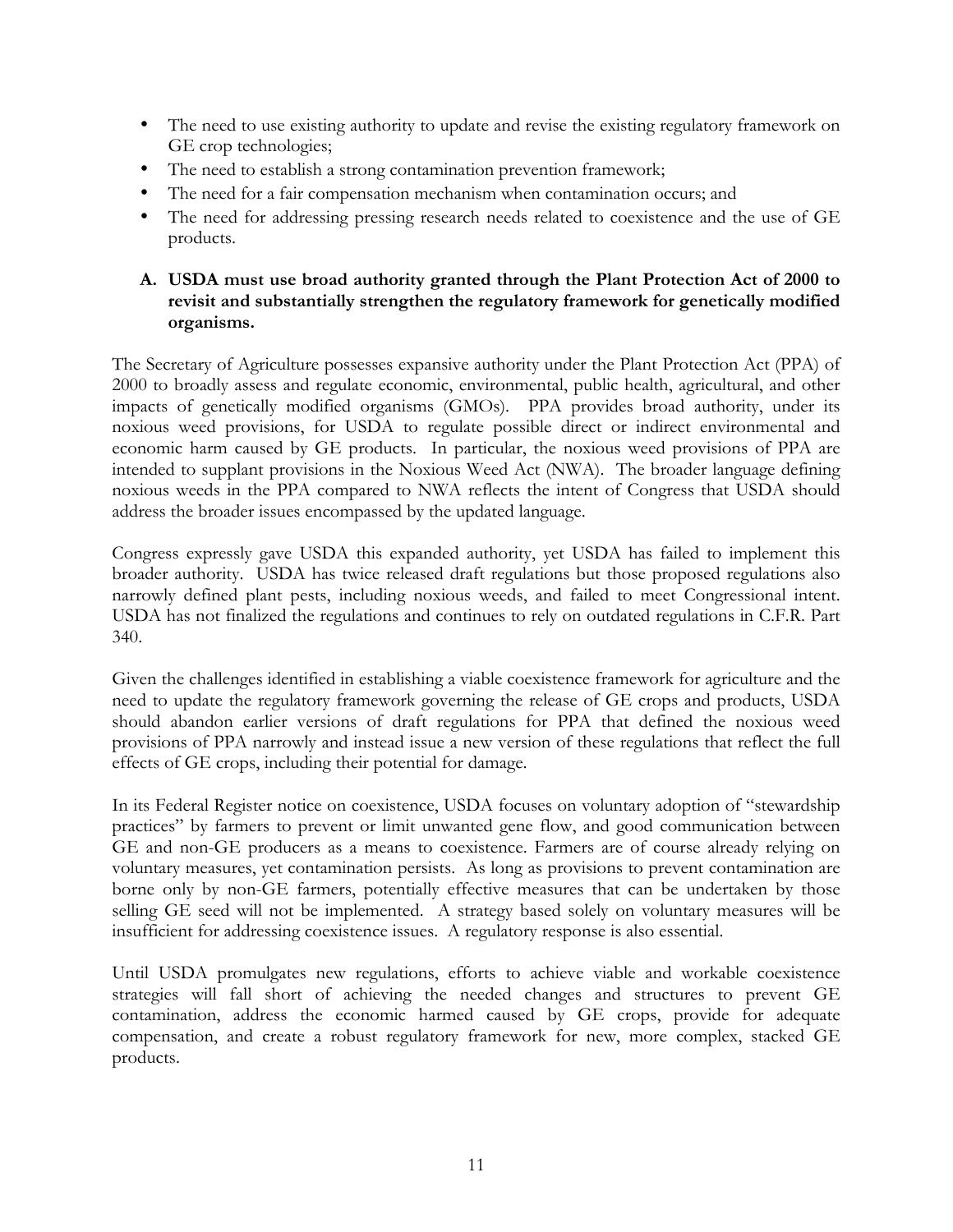*Recommendation:* USDA should abandon earlier versions of draft regulations for PPA that defined the noxious weed provisions of PPA narrowly and instead issue a new version of these regulations that reflects the full effects of GE crops, including their potential for damage, in order to establish a viable agricultural coexistence framework.

## **B. USDA must focus on contamination prevention.**

Before moving ahead with voluntary communication and collaboration strategies, USDA should focus first and foremost on developing *effective means to prevent the unintended presence of GE material in organic and other non-GE crop seeds and crop harvests*. The crux of the coexistence issue is the right of all farmers to choose what they produce and how, and what markets to serve, free from human-caused interference related to contrasting production systems. For the organic and non-GE producer, this means freedom from the threat of GE contamination, both in crop seed and in pollen brought into their field by wind or insects. Although all farmers should implement good stewardship practices to limit gene flow from GE into non-GE fields, the non-GE farmer who does not utilize or benefit from this technology must not be expected to bear the brunt of the responsibility for preventing GE contamination.

Currently, the burden to prevent contamination falls primarily on the non-GE farmer. Numerous reports indicate that contamination has substantial impact on the livelihoods of those growing non-GE crops. Non-GE markets reject contaminated crops, and preventative measures, such as buffers or altered planting schedules that prevent overlap in crop flowering periods, result in reduced income. Buffers represent farmland that is underutilized or can lose premiums, while adjusted planting schedules prevent farmers from taking advantage of optimum planting dates. So far, the burden of prevention of contamination and loss of income is borne by those imposed upon by the production of GE crops. This represents an asymmetric and unfair burden on non-GE farmers.

*Recommendation:* USDA should initiate a dialogue among coexistence stakeholders to develop a strategy focused around preventing the contamination of non-GE crop seeds and harvests by GE pollen and drift.

# **1. Better data are needed on the scope of contamination.**

As part of a strategy to prevent GE contamination, it is critical for USDA to understand the scope of contamination. The incidence of unintended GE presence in organic, identity preserved, and other non-GE crop seed and crop harvests, and the incidence and frequency of economic losses to non-GE producers, including crop seed growers, is simply not known. USDA has not undertaken systemic efforts to collect this vital information. Furthermore, non-GE farmers may be reluctant to speak out about GE contamination of the crops for fear of loss of markets, tension with neighboring GE farmers, or retaliation by GE technology patent holders.

*Recommendation:* A top research priority for USDA should be to undertake a systematic survey of the incidence of unintended GE content in crop harvests on non-GE farms, and in crop seeds produced or planted by non-GE producers. In addition, economic losses (rejection or price dockage by non-GE markets) need to be documented. Because of the sensitive nature of this information, farmers must be offered the option of providing this information to USDA anonymously.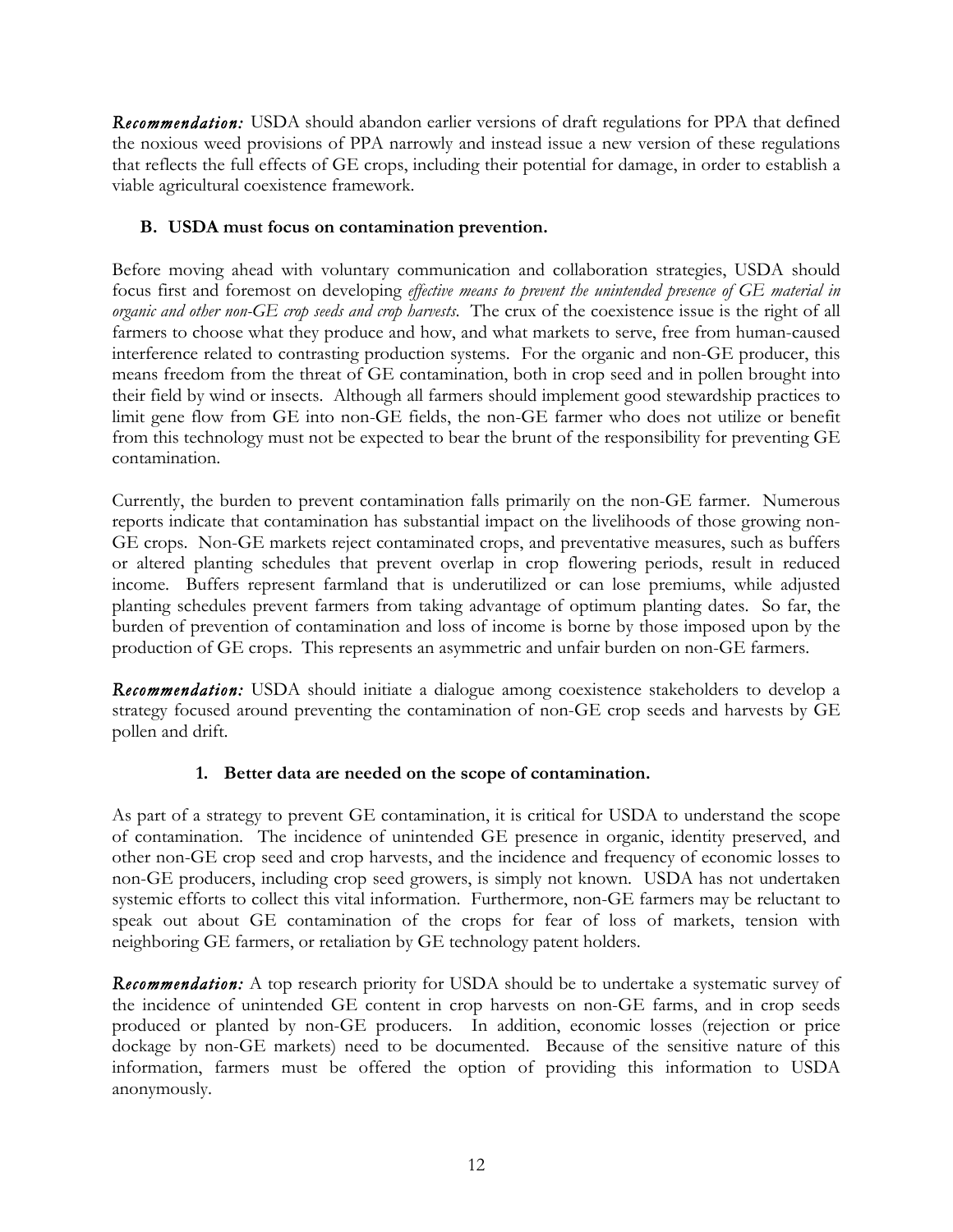#### **2. Research is needed to inform contamination prevention strategies.**

USDA must compile sound, research-based information on effective contamination prevention strategies for *each crop for which commercially available GE varieties are being produced*, including isolation distances, buffers (hedgerows, windbreaks, etc), modifications of planting date (if these are economically feasible for producers), and other measures. In some cases, this information is not available, and must become a priority topic for USDA research.

*Recommendation:* USDA should prioritize research needs for establishing effective contamination prevention strategies for each crop for which a commercially available GE variety is being produced.

### **3. GE contamination includes both genetic contamination and contamination from chemical drift used in GE crop production.**

In addressing contamination issues, we urge the USDA to consider the entire technology package of which a given GE crop is part – which can include increase risks of pesticide drift or development of pest resistances. For example, Roundup Ready crops entail a greatly increased use of glyphosate, which could potentially increase risk of herbicide drift as well as the documented evolution of weeds resistant to glyphosate. While the spread of glyphosate-resistant weeds onto organic farms may have little impact (since USDA certified organic does not allow this herbicide), other non-GE identity preserved producers who rely on judicious use of glyphosate as part of their management systems may be forced to switch to older, more toxic herbicides.

Recent requests for deregulation of GE crops with resistance to 2,4-D or dicamba herbicides raise new concerns, because the new herbicide resistant crops will likely lead to several-fold increase in the use of these volatile materials, which are notorious for drift problems resulting in damage to broadleaf crops. Organic producers are subject to potential decertification of fields subject to chemical drift, and *all* specialty crop producers are vulnerable to severe crop damage or complete loss if their crops are exposed to these herbicides.

Widespread planting of corn and other crops engineered to synthesize the microbial pesticide *Bt* throughout their life cycle has led some lepidopterous (caterpillar) pests to develop resistance to *Bt*. Migration of these pests into organic and non-GE crop fields can reduce or abolish the efficacy of *Bt* spray applications, one of the safest pest control materials, and one that is allowed for USDA organic certification.

*Recommendation:* As part of a contamination prevention framework, USDA should establish mechanisms for preventing and responding to problems associated with drift of agricultural chemicals associated with GE crops onto neighboring farms, including concerns for maintaining the integrity of specialty crops and natural resources such as pollinator habitat.

# **C. If contamination occurs, USDA must provide adequate compensation.**

One of the main charges to AC21 was to discuss types of compensation mechanisms for economic losses due to GE contamination. Taken within the broader discussion about agricultural coexistence and GE contamination prevention, this is an important issue because contamination does occur and non-GE farmers suffer a loss. We provide recommendations below for establishing a fair compensation mechanism.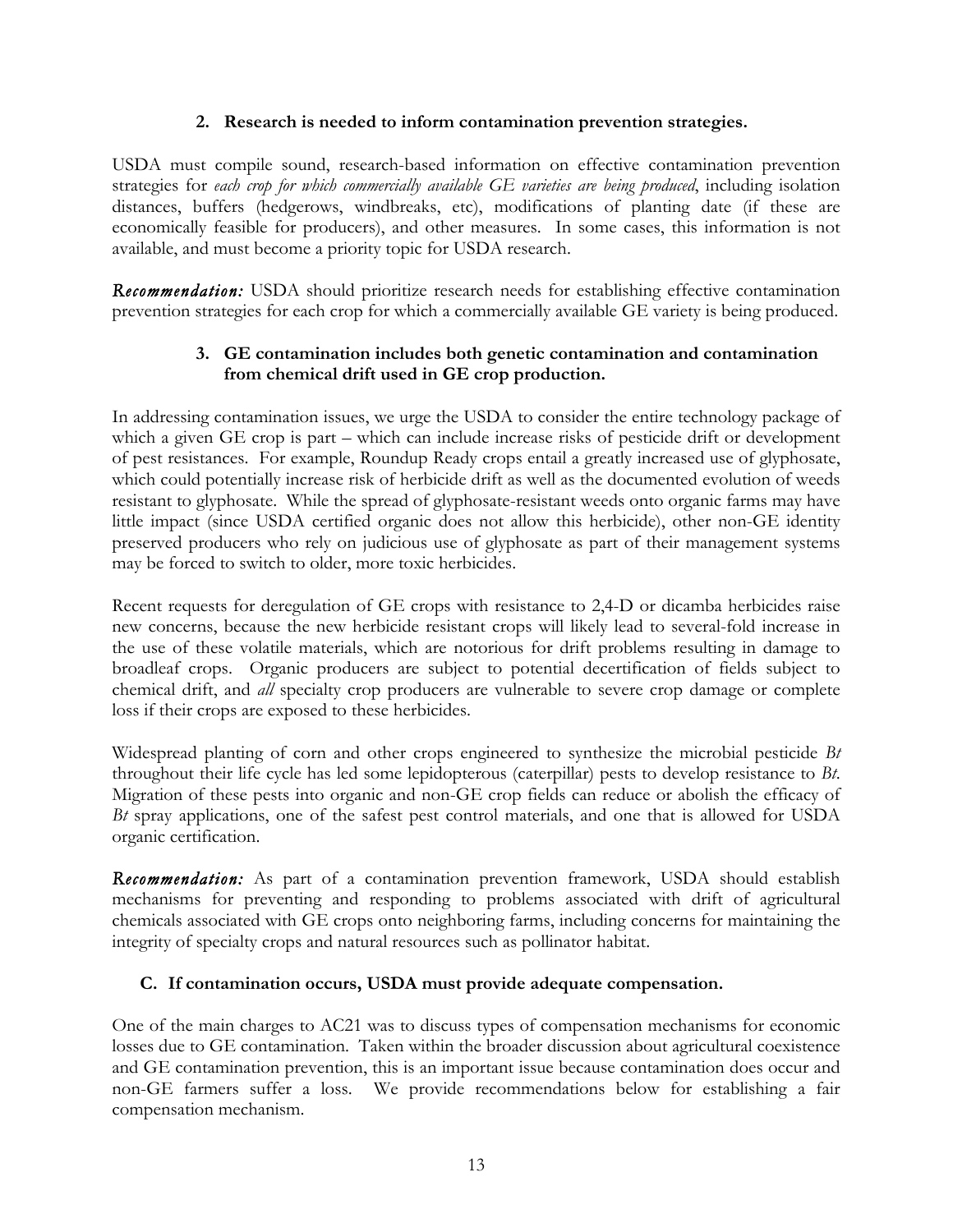### **1. Crop insurance is not a good model for compensation.**

NSAC disagrees with the AC21's recommendation that if the Secretary determines based on loss data that there is a need for a compensation mechanism, that that mechanism should be based on a crop insurance model. We agree with the statement that "any compensation mechanism that may be put in place that is perceived by one segment of agriculture as placing unfair burdens on that sector will only divide agriculture."<sup>6</sup> Yet, the committee's recommendation of a crop insurance model in which organic and non-GE producers take out additional crop insurance to cover GE contamination related losses, places unfair burdens on one segment of agriculture. Placing the burden on non-GE producers who do not stand to benefit from the technology, or on taxpayers (through insurance subsidies), would be the least fair options of all.

While a crop insurance model could "build on existing structures administered by USDA's Risk Management Agency and its Farm Service Agency,"<sup>7</sup> it is a fundamentally flawed approach. Unlike events that farmers usually insure against, GE contamination is a man-made occurrence that is not inevitable. Furthermore, GE contamination is often not an isolated incident that is linked to one instance or pathway of contamination.

*Recommendation:* USDA should not adopt a crop insurance model to address compensation issues arising from GE contamination of non-GE seeds, crops, and harvests.

# **2. Patent holders should pay for losses due to contamination through a fund.**

Fairness and logic dictate that those who enjoy the economic gains from the use of GE crop technologies should also bear the onus of compensating non-GE producers for losses related to unintended trespass of GE material into their fields or crop seeds. While GE producers do profit from the sale of these crops, it is the GE technology patent holders who make the majority of profits related to GE technology. Thus, they should bear the primary responsibility, both for preventing GE contamination of non-GE crops, and for compensating non-GE farmers adversely affected by such compensation.

We strongly recommend that USDA develop and implement a general compensation fund, funded primarily by GE crop technology patent holders. Patent holders retain effective ownership of GE seed, and therefore should accept the responsibility of adequate stewardship of the technology and compensation of those harmed by contamination. The exact form and size of the general compensation fund will need to be determined based on the outcome of USDA's research into the extent of GE contamination and associated economic impacts to organic, IP, and other non-GE producers.

*Recommendation:* USDA should adopt a compensation mechanism based on a fund model and should rely on GE patent holders to provide the majority of funds to compensate for losses of GE contamination.

# **D. USDA should address pressing research needs related to agricultural coexistence.**

 $\overline{a}$ <sup>6</sup> *Enhancing Coexistence: A Report of the AC21 to the Secretary of Agriculture*. November 2012. Page 9.

<sup>7</sup> Ibid, page 10.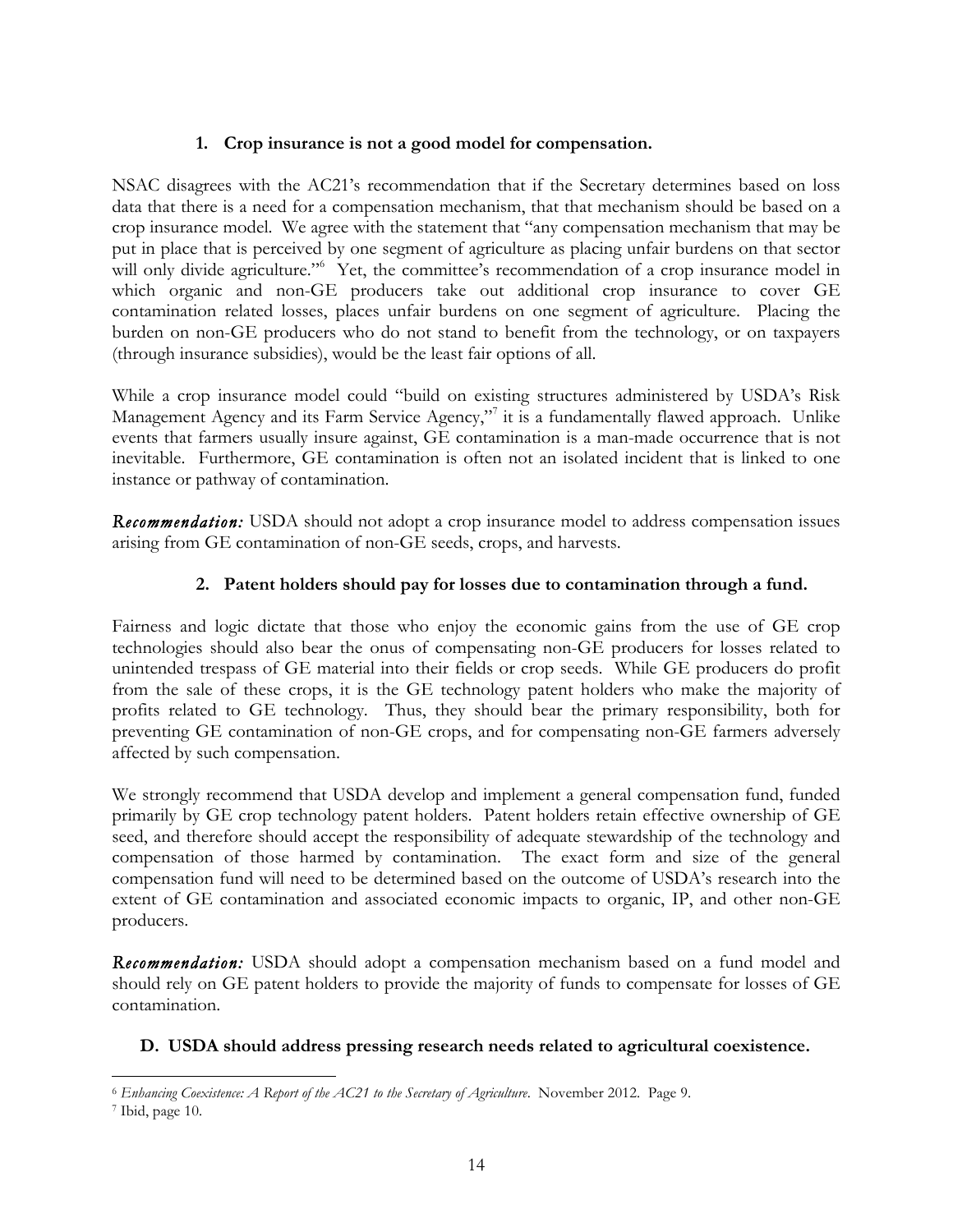### **1. USDA should move forward on implementing the Research and Seed Quality recommendations from AC21.**

NSAC strongly supports the AC21 recommendations regarding Research and Seed Quality.<sup>8</sup> As noted earlier in our comments, quantification of incidence of unintended GE content in non-GE crops and crop seeds, and of economic losses resulting therefrom, should be high priorities for research conducted or funded by USDA. We also strongly concur that crop-by-crop assessment of existing GE-contamination mitigation techniques for both crop seed and crop harvest and development of improved techniques are critical to the future of agricultural coexistence.

We also agree strongly that "continued seed industry attention to the continued maintenance of an ample supply of regionally adapted, high quality, GE, IP non-GE, conventional, and organic seeds for people wishing to produce such crops will be critical in order for the associated agricultural sectors to flourish,"<sup>9</sup> and we support the AC21 recommendation that UDSA task the National Genetics Resources Advisory Council to work with the seed industry to develop an ongoing evaluation plan to ensure that this goal is accomplished. Development of an "organic seed finder" and similar services for other IP non-GE producers would be useful tools for farmers.

*Recommendation:* USDA should swiftly move to implement the Research and Seed Quality recommendations from AC21.

### **2. USDA should address additional research needs related to the use of GE crops.**

NSAC urges USDA to address other urgent GE-related research needs related to potential agronomic, environmental, human-health, and livestock-health impacts of GE crop varieties and technology packages. Although the AC21 Final Report asserts that "GE products in the marketplace … have been evaluated by scientific experts and regulators, and have been determined to be as safe for humans and the environment as conventional crops,"<sup>10</sup> not all AC21 members agreed with this assertion and there is abundant evidence that it is not entirely true. In his additional comments, for example, AC21 member Charles Benbrook states that "neither the Food and Drug Administration, nor any other U.S. government agency, conducts an independent evaluation of the nutritional quality or safety of GE foods … the FDA simply accepts the assertions by the technology provider."<sup>11</sup>

There are a number of research issues that need to be addressed around issues of GE product safety:

• **Independent scientists must have access to patented GE crop gerplasm:** GE patent holders have limited the access of independent scientists to patented GE crop germplasm to conduct more in-depth studies to fully investigate potential health and environmental concerns raised in preliminary studies – basically shutting down research into these vital questions.

 $\overline{a}$ 

<sup>8</sup> Ibid, pages 21-25.

<sup>9</sup> Ibid, page 23.

<sup>10</sup> Ibid, page 6.

<sup>11</sup> Ibid, page 29.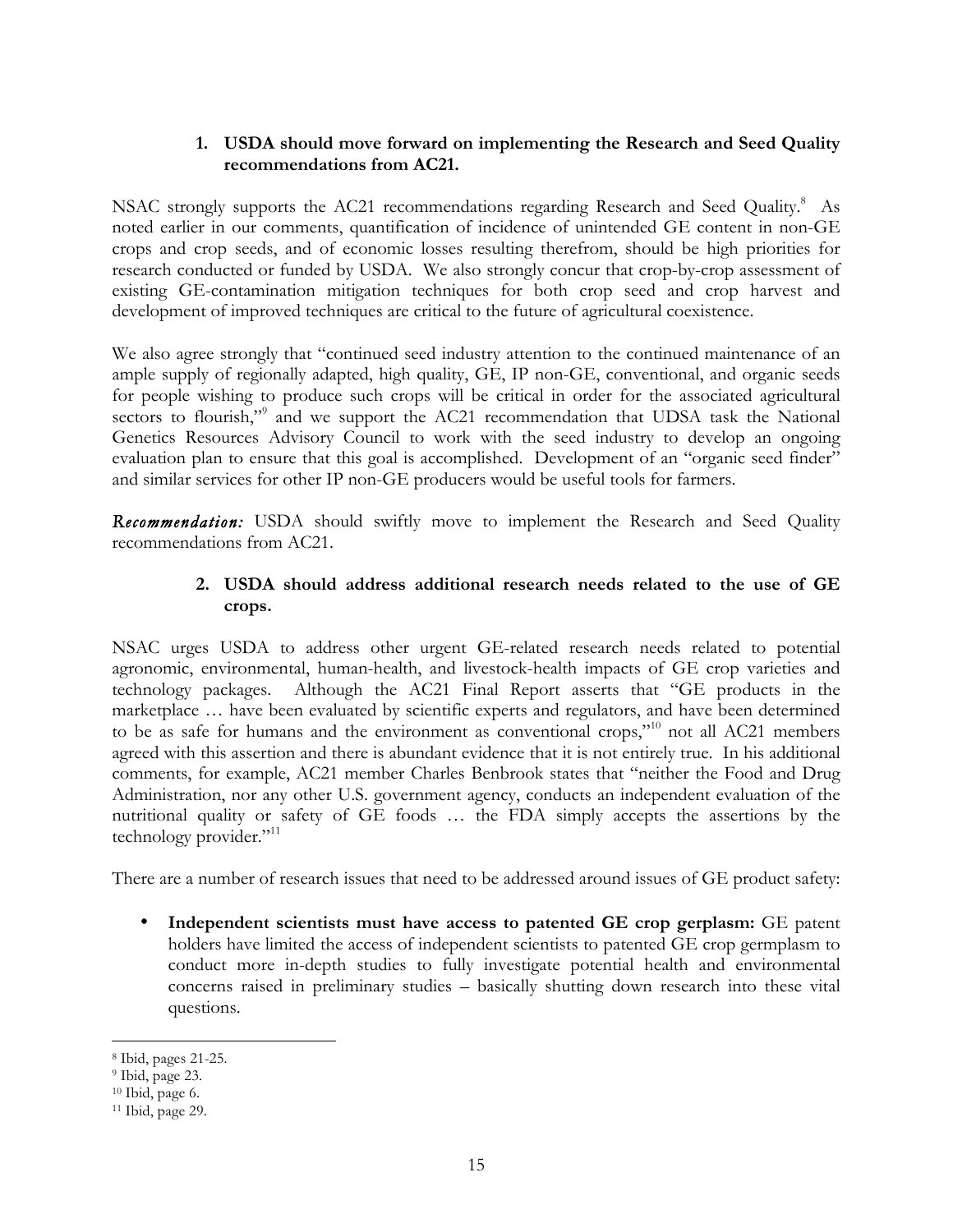- **Regulations used to evaluate current GE crops are inadequate, according to many scientists and others:** USDA relies on the very limited plant pest provisions of the Plant Protection Act. The limitations can be summarized as a lack of sufficient rigor, as noted by the National Research Council in its 2002 report evaluating USDA regulation of GE crops. Many of those limitations have not been remedied. For example, the epidemic of resistant weeds that have been exacerbated by the overuse of glyphosate herbicides likely cannot be adequately regulated under the plant pest provisions, despite causing great harm to farmers and the environment.
- **Development of future GE crops:** There is no assurance that future crops will not cause harm, especially if the current severe limitations of USDA GE regulations are not corrected.

Additionally, several incidents of contamination have also occurred prior to deregulation and commercialization that have resulted in substantial cost to farmers and disruption of export markets. The focus on post-commercialization GE crops does not address this problem. USDA has not tested for the extent of possible contamination at this stage of development of GE crops, and should do so to better determine vulnerabilities. USDA also needs to strengthen field trial confinement requirements to limit such incidents in the future, and provide for a means of compensation to farmers harmed by these incidents.

*Recommendations:* USDA should address additional research needs related to the use of GE technologies. Specifically, in order to assess more independently the safety and ecological, agronomic, and health impacts of GE technologies, USDA should require patent holders to release their GE crop germplasm and isogenic non-GE varieties needed as proper controls for evaluation and review by independent scientists; and revise existing regulations to require sufficient scientific rigor in evaluating current and future GE crops. Additionally, USDA should strengthen GE field trial confinement requirements to prevent GE contamination events during the pre-commercialization period.

### **II. Responses to the Questions Posed in the Federal Register Notice**

We offer the following comments on specific questions in the Federal Register notice for Docket No. APHIS-2013-0047, within the broader context provided above. While good farmer-to-farmer communication and cooperation are laudable goals, we emphasize that such voluntary communication strategies are not, by themselves, the solution to the coexistence challenges posed by GE crop technologies.

*Question 1. As we seek improved communication and collaboration among agriculture stakeholders, we are interested in identifying information needs and exploring successful communication methods.*

• *When you or members of your organization seek information related to coexistence, what type of information are you seeking and where do you go to get it? Why?*

*Response:*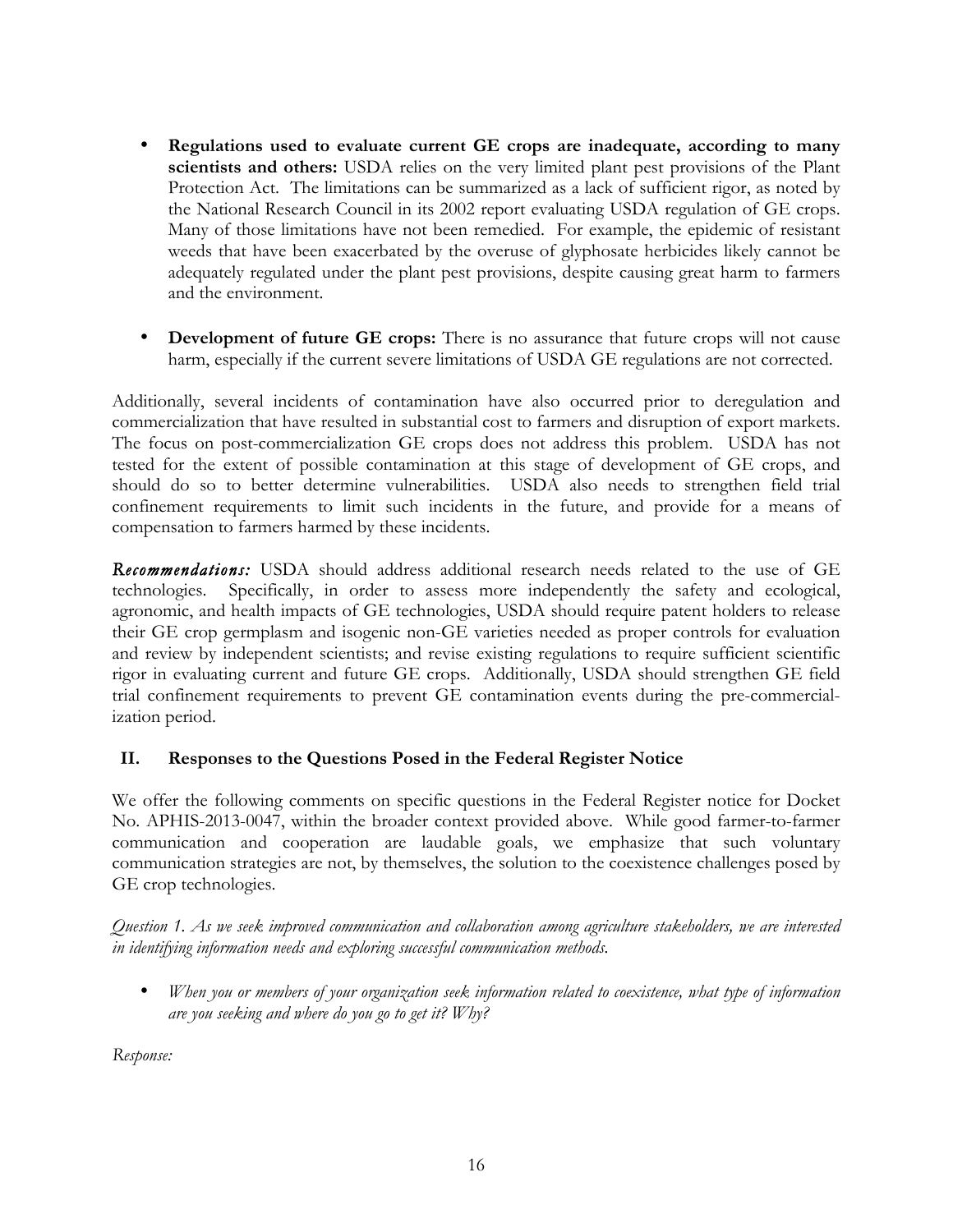Farmers need accurate information regarding several aspects of GE crop varieties in order to make sound decisions regarding whether and how to use GE technology on their farms, and how to avoid unintended GE material in non-GE crops. These include:

- Agronomic risks as well as potential benefits associated with GE varieties. Known risks include evolution of herbicide resistant weeds where herbicide tolerant GE crops are grown with increased use of the corresponding herbicides; and evolution of pest resistance from planting crops engineered to produce *Bt*. Potential risks also include impacts of GE crops on soil life, and changes in nutritional quality of feed grains and forages that can lead to potential livestock health problems.
- Potential environmental and human health risks of GE crop varieties have not been adequately researched. Preliminary studies have revealed some potential concerns that need to be evaluated further through additional research by impartial scientists. However, GE crop patent holders have denied independent scientists permission to use the GE varieties for research, thereby preventing the needed studies from taking place.
- Accurate information is needed on outcrossing distances for different GE crops, and appropriate minimum buffer distances to meet the criteria for non-GE markets, and the higher criteria for non-GE crop seed production, or for GE crops with "functional" traits like amylase corn. Traits for industrial or pharmaceutical genetically engineered crops not intended for the food supply raise additional issues that must be addressed.
- Sound advice on other measures that GE farmers should take to minimize gene flow beyond farm boundaries, and that non-GE farmers should take to avoid or minimize risks to their crops.
- Maps or other means to identify location of both GE and non-GE production of different crops, so that farmers are informed about potential sources of GE pollen, or locations of sensitive non-GE crop production.
- Accurate information regarding purity (freedom from unintended GE content) of non-GE crop seed from different sources.
- Much more complete and accurate information on the incidence of economic losses to non-GE farmers from unintended presence of GE material in crop seed or crop harvests. More information on the dollar losses incurred by farmers affected.
- Research into drift from pesticides used as part of GE crop production and the potential effects of drift on specialty crops and on natural resources, such as pollinator habitat.

A lot of this information is not yet available, and should be top priority for USDA-funded research, as discussed above.

As the number of GE traits and the number of crop species for which GE crop varieties are released for commercial production increase, the need for additional research to generate vital information will multiply. Whether this research is conducted intramurally by USDA, or through extramural grant programs such as the Biotechnology Risk Assessment Research Grants (BRAG) Program or the Agriculture and Food Research Initiative, this research need will entail a considerable investment of tax dollars. The BRAG program has only received minimal funding to examine important research questions about biotechnology impacts and hazards and as USDA seeks to establish a more viable coexistence framework, it should provide more funding to examine GE crops through programs like BRAG.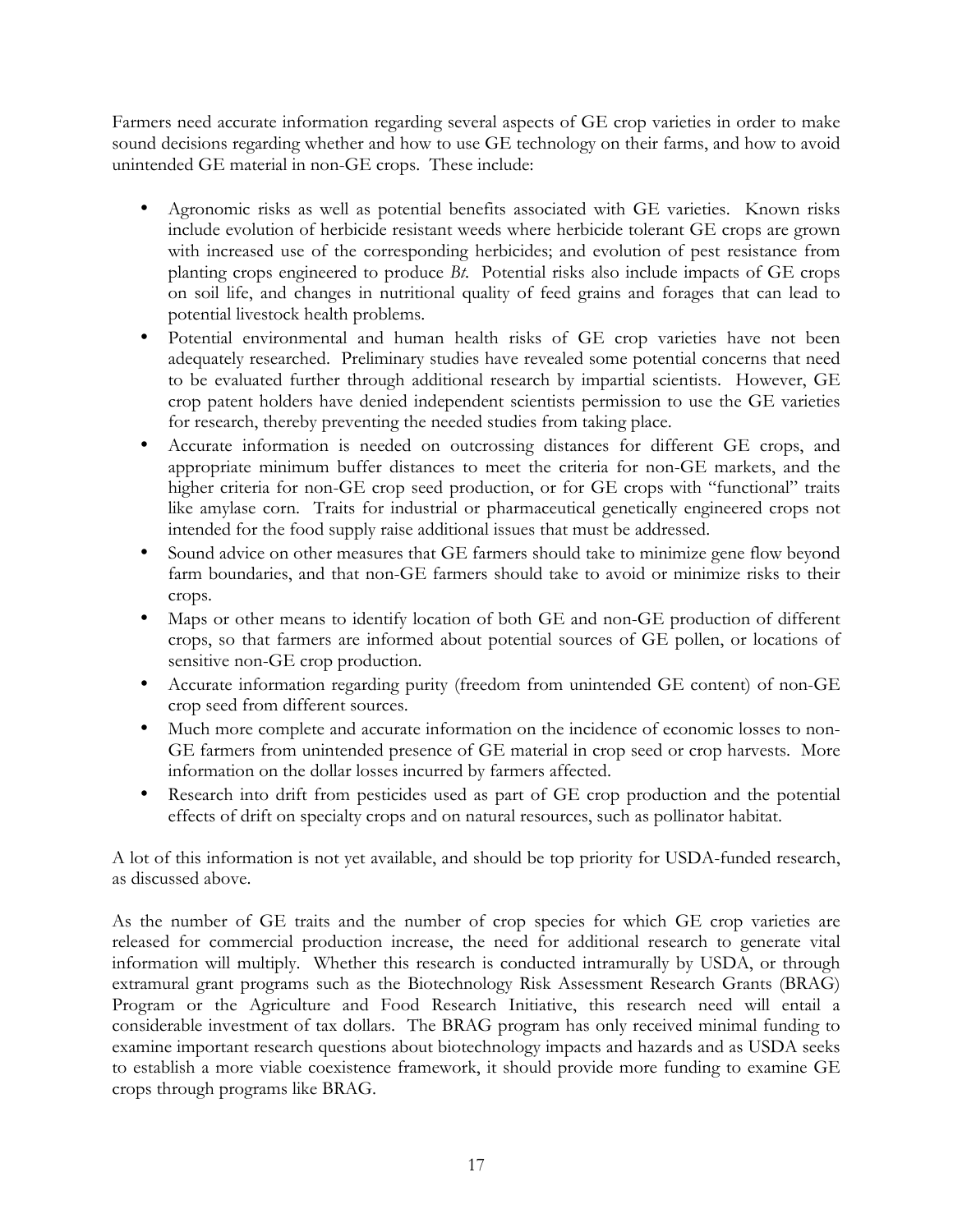Taking steps now to generate and integrate adequate research data for existing GE crops will help USDA and the farming community get a more accurate view of the fundamental issues raised by AC21, and may thereby facilitate more informed decisions regarding future GE crops and traits.

• *What information regarding coexistence, in what format, is currently available (printed or electronic brochures, factsheets, blog posts, websites, discussion forums, etc.)? Is this information useful? Why or why not? What additional information, in what format, would be useful to you or members of your organization?* 

### *Response:*

There is not sufficient information available to farmers on the issue of coexistence to be useful and practical. While there are certain informational resources available, the risk is that the resources will be focused exclusively on providing information to organic and non-GE farmers about how to avoid GE contamination, which would continue placing all of the burden of preventing contamination on non-GE farmers.

Much of existing information available to farmers related to GE crops is released by GE patent holders and vendors of GE crop seeds. This information is inherently biased, as it is designed in part to market the technology, and will thus emphasize or even embellish the benefits of GE crop technology, and downplay its potential risks and drawbacks. Farmers need *unbiased, third-party*  information in order to make sound decisions regarding production system and stewardship measures to promote coexistence.

At the farm level, additional information is needed so that farmers using GE crops know how to avoid contaminating nearby non-GE crops. This information could include practices and strategies on-farm to avoid pollen and pesticide drift and contamination of nearby crops.

• *Please indicate your preferences with respect to receiving information or communications from USDA. Would you be interested in receiving information or communications from non-USDA sources? How might you or your organization, as agricultural stakeholders, want to be involved in disseminating information?* 

### *Response:*

As noted in response to the last question, farmers need accurate, unbiased information from impartial sources. Independent researchers or educators, or non-governmental organizations working with farmers, especially those working with organic, sustainable, and IP non-GE producers could provide this information. USDA and Cooperative Extension can play a role in compiling and disseminating this information, provided that they adhere closely to principles of impartiality and sound science, and do not simply accept GE seed industry materials as "information."

• *Where should USDA focus its efforts to best foster communication and collaboration amongst stakeholders? What would best facilitate farmer-to-farmer communication and collaboration?*

*Response:*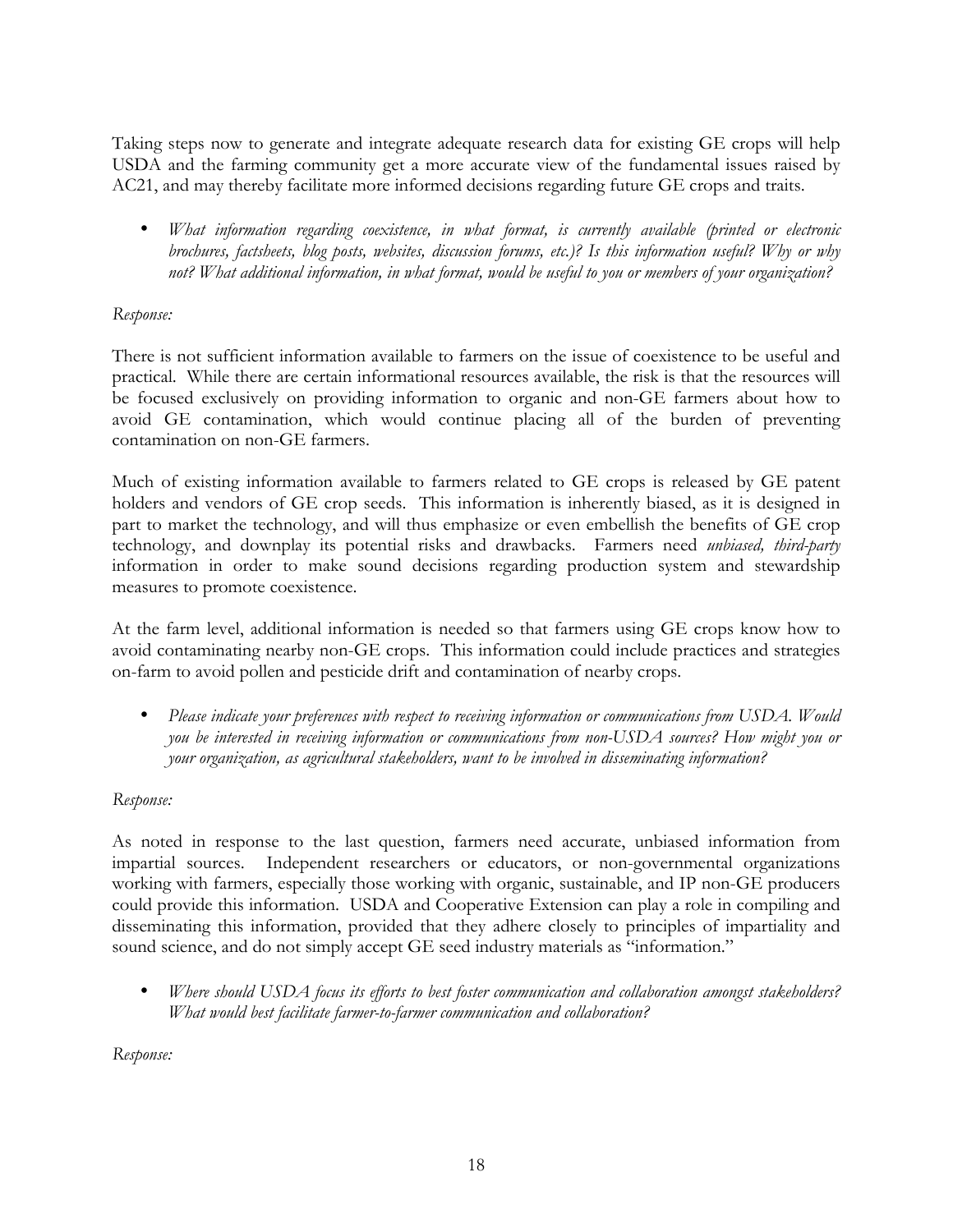As discussed in depth above, USDA must first focus on efforts to prevent or minimize GE contamination of non-GE crops, and on conducting the large volume of research needed in order to provide an adequate science-based foundation for effective contamination prevention and thus agricultural coexistence. Because on-farm stewardship and farmer-to-farmer communication cannot alone be expected to prevent GE gene flow – especially in strongly outcrossing crops such as corn, canola, alfalfa, and sugarbeet – USDA must assess the needs for regulatory measures to protect non-GE crop seed and crop harvests from unintended GE presence. USDA must then promulgate and enforce appropriate regulations on each GE crop to prevent contamination of non-GE crop seeds and crop harvests.

Without this foundation, efforts to achieve coexistence through farmer-to-farmer communication alone will fail to protect the non-GE producer from unwanted GE presence in their crops, and will thus not yield true coexistence. The strong focus on farmer-to-farmer communication and collaboration places on both non-GE and GE farmers the burden of solving problems that are inherent to the GE crop technologies themselves, and thus not readily solvable by farmers themselves.

The question at hand is one of collaboration and communication amongst *all stakeholders* – including GE patent holders, GE seed vendors and distributors, as well as producers, crop seed growers, and others along the production chain. GE seed patent holders and vendors must be required to provide GE farmers with accurate information regarding their crops, including outcrossing distances and other parameters related to risk of GE trespass onto non-GE farmers' fields, and stewardship measures that the farmer should take to minimize risk. Contracts between GE seed suppliers and farmers must include a requirement to implement these stewardship measures.

• *Please share any examples of and feedback regarding successful communication models, including those that have worked well for other issues.*

### *Response:*

Most states have pesticide laws that are enforced when a pesticide is known to have moved from the targeted area over the property line to another field. Depending on the state, the fines levied per occurrence may be sufficient to encourage the pesticide applicator to be more careful the next time, or they may not be strong enough to prevent repeat events. This would be an example of a feedback model that has shown some effectiveness in preventing contamination, but it could be improved by having federal enforcement for GE contamination when a patented seed causes damage.

It is important to note that management of GE contamination may require a somewhat different model from pesticide drift contamination, since GE traits can propagate and spread from generation to generation, while pesticide residues persist and decline in a manner determined by a particular chemical's half life under existing environmental conditions.

*Question 2. As part of USDA's outreach and education efforts, we are interested in identifying education needs and exploring the creation of "outreach toolkits" that will encourage communication, planning, and crop-specific practices to facilitate successful coexistence.*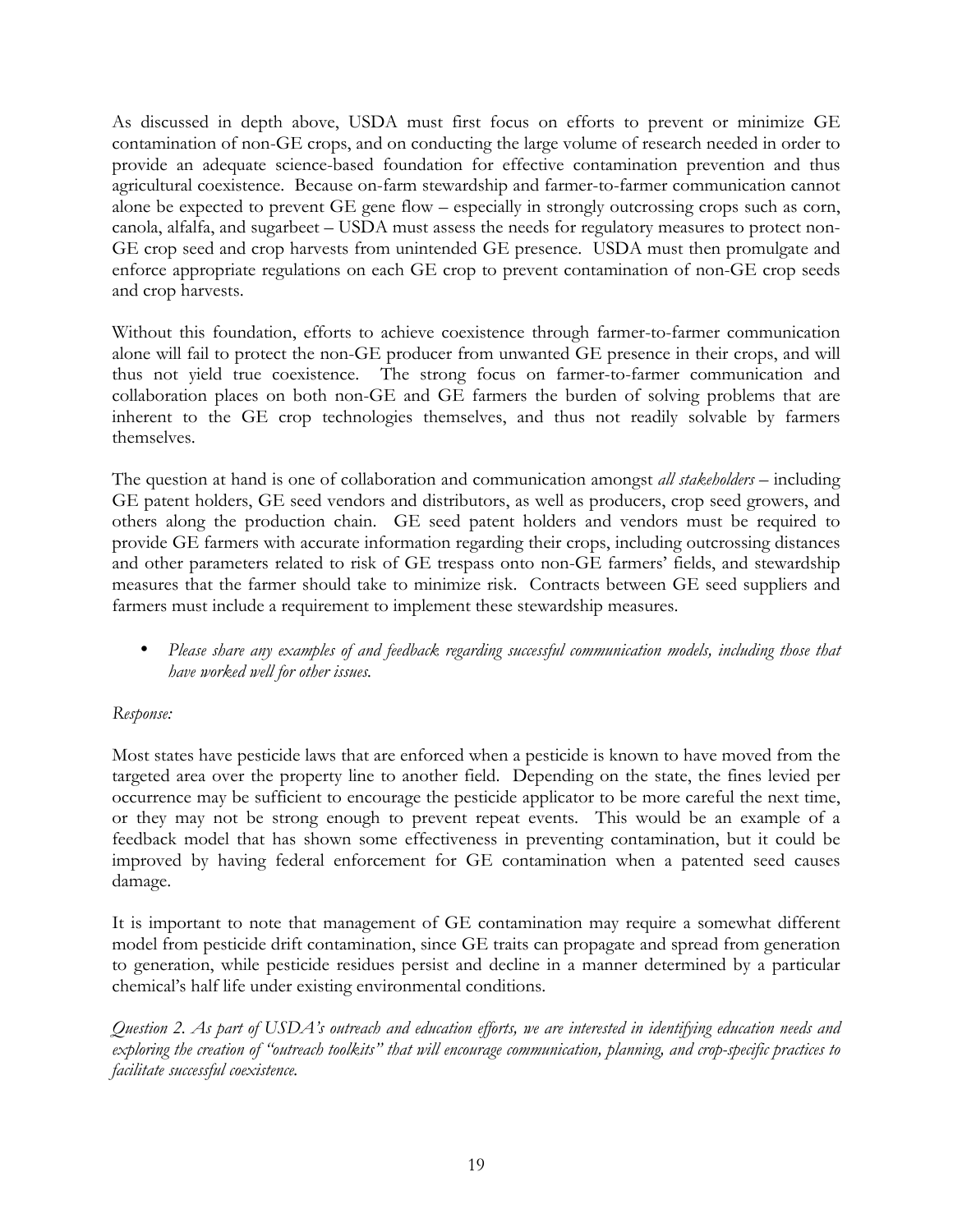• *What tools and educational services are already available? Are these tools and services useful? What tools and educational services would be useful to you?*

### *Response:*

There is a need for educational services and tools for GE farmers to understand contamination prevention protocols. Classes for farmers that use GE seeds could complement written contamination prevention materials included in outreach materials or contracts. Tools for GE farmers to help them reduce gene flow can also include appropriate provisions in contracts with GE patent holders.

Seed vendors who carry GE crop varieties must be educated as to the nature of each GE crop / variety, and what are the risks it carries, and what the farmer who buys the seed must know. While a lot of this should be contained in the technology agreement that the farmer signs with the patent holder, it would be helpful for vendors to know just what they are handling, including its risks as well as its potential benefits. Outreach toolkits should be designed for vendors for this purpose.

• *How might USDA assist farmers to better understand the contracts they enter into (e.g., contracts to provide organic products and IP products for specialty markets) and their commitments with respect to coexistence?* 

### *Response:*

This question needs to be broadened to include contracts that both GE and non-GE farmers enter into with seed providers (GE) and markets/buyers (both). GE crop technology agreements should be written to ensure that farmers understand their obligations to neighboring farmers (to prevent unwanted gene flow) as well as to their GE seed providers. Organic and IP non-GE farmers need to understand their marketing contracts in terms of tolerances for unintended GE content.

• *What geographic information, in what format, is available regarding the location of crops that are planted and grown using different types of agricultural systems (e.g., pinning maps)? Is the information updated regularly? What are stakeholders doing to make this type of geographic information more widely available? What can USDA do to assist in these efforts?*

### *Response:*

USDA can assist in the effort of providing geographic information by creating a database or registry to track where GE crops are planted so that non-GE farmers can easily access information about GE crops in their area. A database or registry, regularly maintained, could help track sources of GE contamination.

Such a tool could also address the challenge that non-GE farmers face currently in trying to figure out who is farming the land adjoining theirs and what is being planted. With the majority of land being operated by nonresident landowners, larger operations farming the land using a variety of custom operators to perform various activities, and land leases only one year rather than multiple years, it has become difficult to find the entity that is buying the seed and planting it. A farmer cannot assume the landowner is able to provide contact information for the person who both makes the decisions on crop planting as well as the person actually doing it. It is a huge burden to place on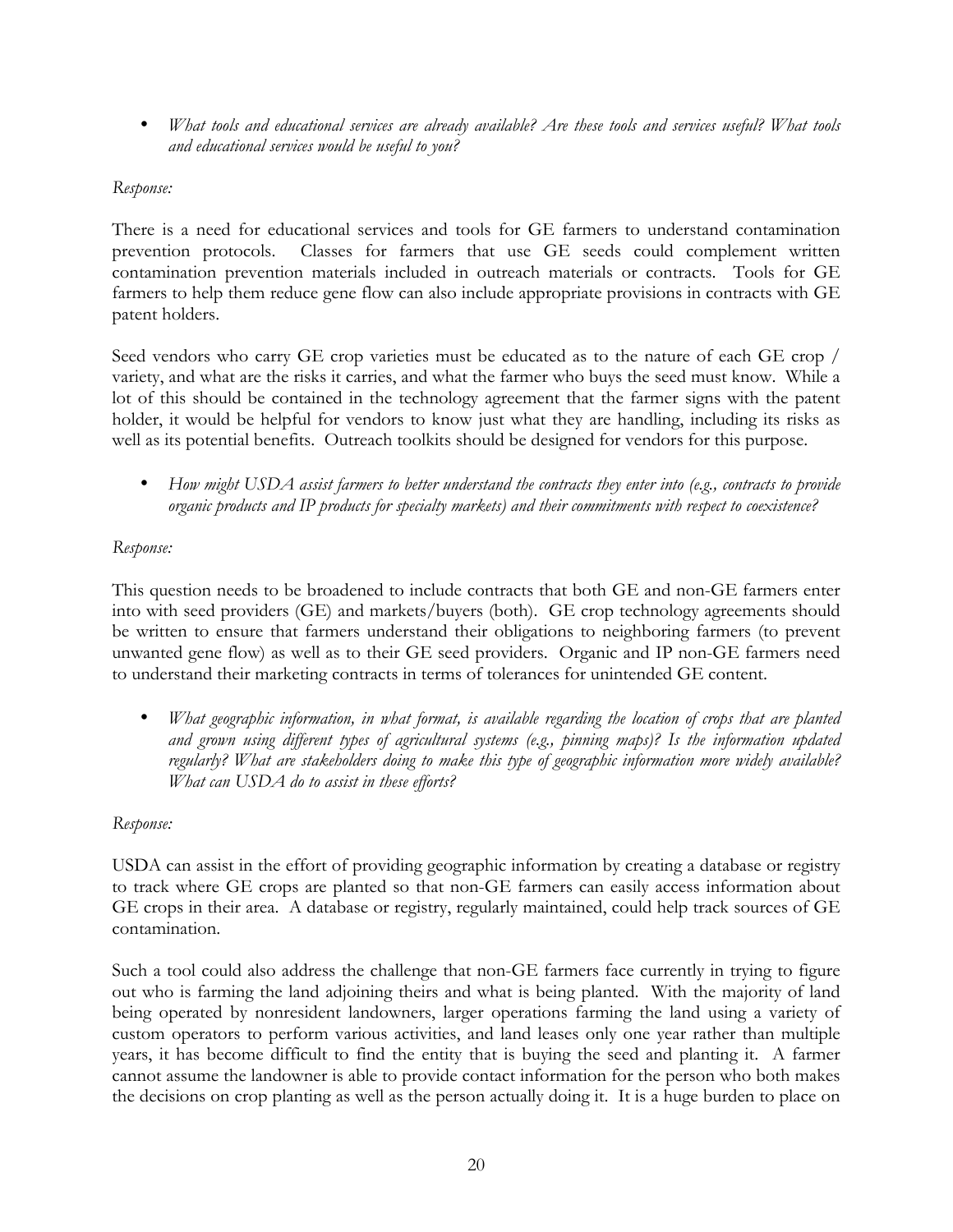the non-GE farmer to ask them to find and discuss planting protocols and other issues with the manager of the neighboring land, especially when management of farming operations has become very complex.

• *Would a decision support system, i.e., a computer-based information system that could be used to support data-based, planting-related decisions, with topics such as when and where to plant, suitable isolation distances, and gene flow, be useful? Why or why not? If such a decision support system would be useful, what data would be needed for the system to be effective?* 

# *Response:*

Trying to identify a decision support system for farmers at this point is very premature. There simply is not a sufficient database of impartial, science-based information to create valid algorithms for each crop and each GE trait, without which no credible decision support system can be generated. Information for crop species with existing GE varieties in production is scant and often biased; information for additional crop species with GE varieties in development does not yet exist.

*Question 3. Farmers and others in the food and feed production chain have an important role in collaborating to make coexistence work, particularly with reference to stewardship, contracting, and attention to gene flow. As we seek to improve collaboration among those involved in diverse agricultural systems, we are interested in hearing what practices and activities that support collaboration are available or in use and how USDA can help make collaboration and coexistence work for everyone involved.* 

Because much of the problem of unintended GE presence in non-GE crops relates to the nature of the technology itself, and not to farmer practices or stewardship, the GE technology patent holders must play the primary role in making coexistence possible, with strong backing from USDA in its regulatory capacity with regard to GE crops. For example, a strongly outcrossed, functional GE crop variety like amylase corn for biofuel may pose such a severe threat to the marketability of flour and starch from corn that USDA may need to impose strict regulations on where GE amylase corn can be grown – or even possibly ban it altogether. Similarly, non-GE crop seed production will need a much higher level of regulatory protection from GE contamination.

Efforts to place the burden on farmers' shoulders will not help improve relationships and may end up pitting farmer against farmer, thus severely undermining the social sustainability of rural communities across America.

• *What are factors that might prevent or promote the broad adoption of local, voluntary solutions aimed at facilitating coexistence?*

### *Response:*

Factors that prevent the broad adoption of local, voluntary solutions include many of the issues discussed above:

- Lack of adequate information;
- Lack of a robust regulatory framework to prevent contamination;
- Lack of adequate and fair compensation mechanisms when contamination does occur; and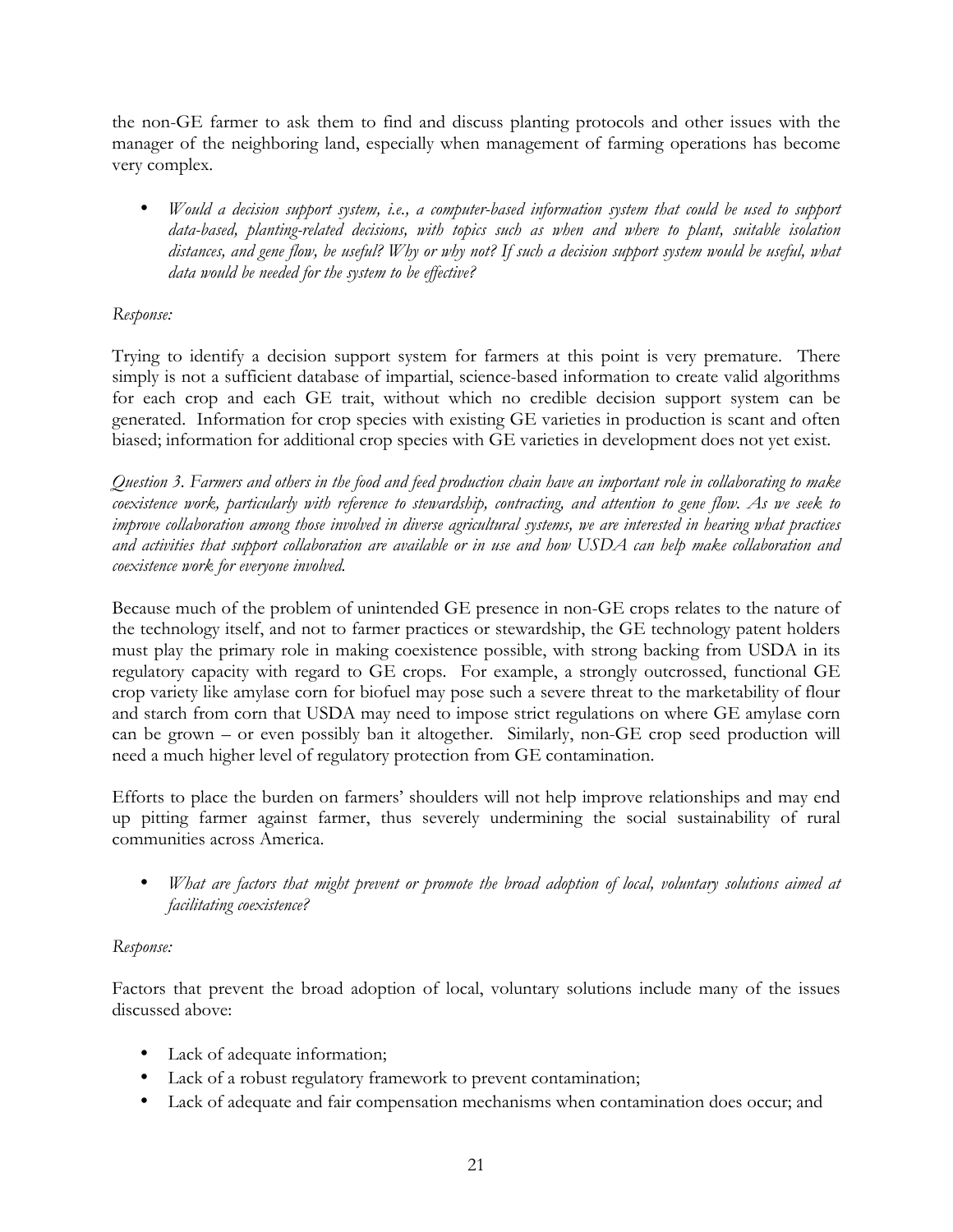• Inherent nature of strongly outcrossed species.

Voluntary solutions are simply not sufficient for addressing the challenges surrounding GE contamination.

• *Please provide examples of effective coexistence practices (e.g., between neighboring farmers or among regional networks of farms) and on-farm and off-farm techniques for mitigating the potential economic risks from occurrences that affect successful coexistence. How might they be made to be more effective?*

### *Response:*

Effective coexistence practices must be based on proven contamination prevention strategies and the burden of ensuring successful coexistence must not be solely on the non-GE farmer.

Successful coexistence occurs mainly when only primarily self-pollinated GE crops are grown (e.g. soybean, for which a 30-foot buffer or a good hedgerow may be adequate), or when neighboring GE and non-GE producers are growing different crops (e.g., a GE corn field will not affect a nearby organic orchard so long as the corn farmer takes care to avoid pesticide drift, or an effective hedgerow exists between field and orchard). However, if a new enterprise introduces a strongly cross-pollinated GE crop into a region where organic or non-GE production of that crop species is already underway, coexistence is likely to fail. Similarly, a newly establishing organic or non-GE farming enterprise may not be able to grow certain cross-pollinated crops if existing farms are already producing GE varieties of those crops and are unwilling to examine contamination prevention strategies.

• *What types of coexistence practices could be supported in potential joint coexistence plans, i.e., voluntary written plans specifying farming practices (such as farmer-to-farmer communication, cropping plans, temporal and physical isolation, and harvesting techniques) that can be used to support coexistence and identify preserved production? What might an effective, supportable, joint coexistence plan look like? How might USDA encourage adoption of joint coexistence plans?* 

### *Response:*

For any GE and non-GE production of a crop occurring within the outcrossing distance, farmer-tofarmer communication leading to adjustments in crop plans, planting dates, and location of plantings to effect adequate isolation could potentially lead to coexistence, especially for the more self-pollinated crops. However, these efforts at cooperation will entail sacrifices on the part of one or both producers to address a problem that is inherent in the technology, and only secondarily related to farmer practices per se. Although instances of successful "win-win" negotiations may exist, it would be unrealistic to expect either the GE or the non-GE farmer to make sacrifices in cropping flexibility and potential earnings in order to prevent GE contamination of a non-GE crop.

*Question 4. We also welcome any recommendations regarding collaborative meeting formats that would best ensure coexistence issues will be frankly and fully explored at the public forum that USDA intends to hold following the close of the public comment period.*